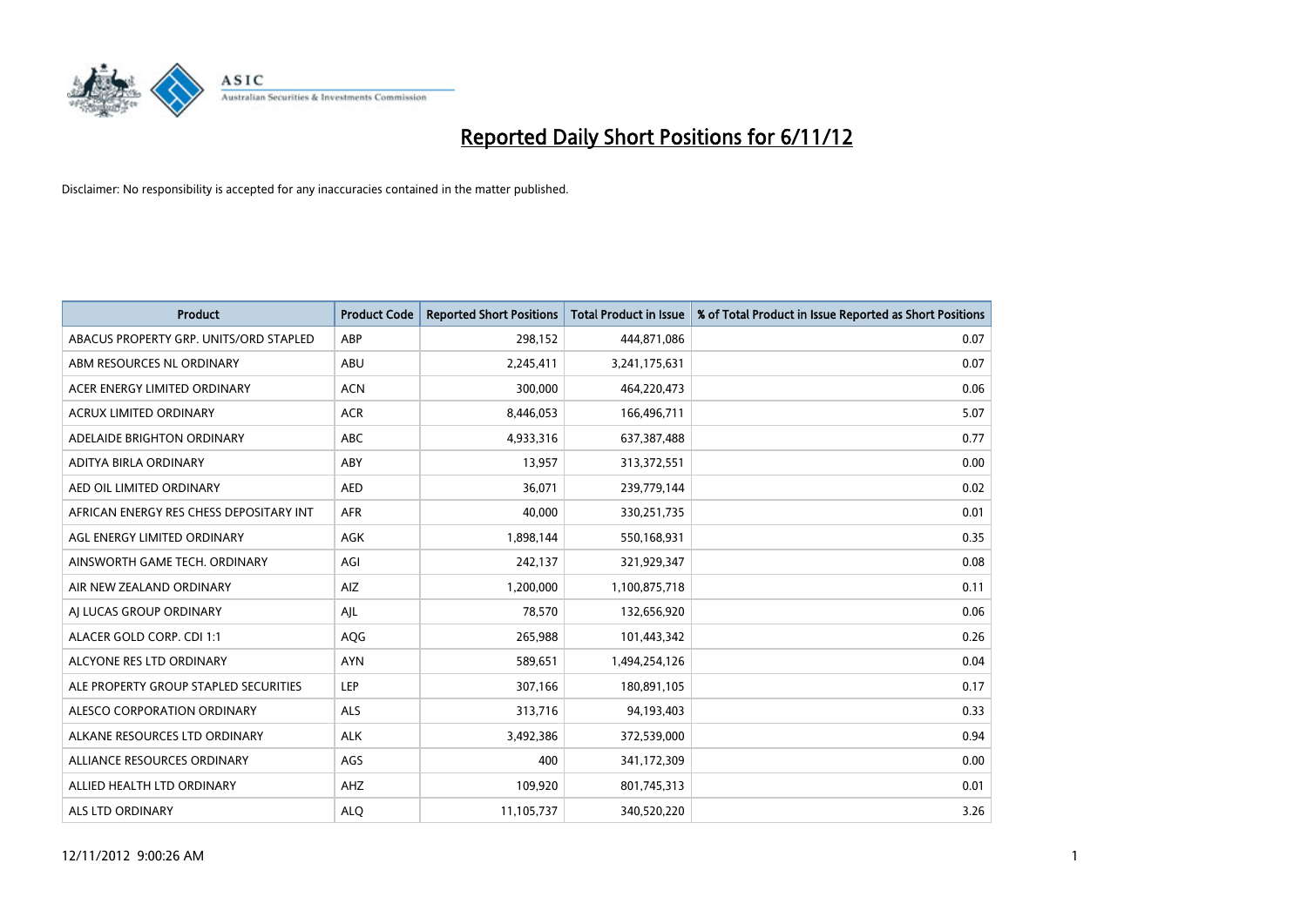

| <b>Product</b>                          | <b>Product Code</b> | <b>Reported Short Positions</b> | <b>Total Product in Issue</b> | % of Total Product in Issue Reported as Short Positions |
|-----------------------------------------|---------------------|---------------------------------|-------------------------------|---------------------------------------------------------|
| ALUMINA LIMITED ORDINARY                | <b>AWC</b>          | 211,455,577                     | 2,440,196,187                 | 8.67                                                    |
| AMCOM TELECOMM. ORDINARY                | <b>AMM</b>          | 237,525                         | 244,541,792                   | 0.10                                                    |
| AMCOR LIMITED ORDINARY                  | <b>AMC</b>          | 3,297,865                       | 1,206,684,923                 | 0.27                                                    |
| AMP LIMITED ORDINARY                    | AMP                 | 8,179,246                       | 2,930,423,546                 | 0.28                                                    |
| AMPELLA MINING ORDINARY                 | <b>AMX</b>          | 4,288,946                       | 247,500,493                   | 1.73                                                    |
| ANGLOGOLD ASHANTI CDI 5:1               | AGG                 | 500                             | 89,207,765                    | 0.00                                                    |
| ANSELL LIMITED ORDINARY                 | <b>ANN</b>          | 4,703,554                       | 130,768,652                   | 3.60                                                    |
| ANTARES ENERGY LTD ORDINARY             | <b>AZZ</b>          | 571,136                         | 257,000,000                   | 0.22                                                    |
| ANZ BANKING GRP LTD ORDINARY            | ANZ                 | 8,440,553                       | 2,717,478,378                 | 0.31                                                    |
| APA GROUP STAPLED SECURITIES            | <b>APA</b>          | 12,639,743                      | 791,164,642                   | 1.60                                                    |
| APN NEWS & MEDIA ORDINARY               | <b>APN</b>          | 12,433,749                      | 661,526,586                   | 1.88                                                    |
| AQUARIUS PLATINUM. ORDINARY             | <b>AOP</b>          | 12,757,539                      | 486,851,336                   | 2.62                                                    |
| AQUILA RESOURCES ORDINARY               | <b>AQA</b>          | 8,239,234                       | 411,804,442                   | 2.00                                                    |
| ARAFURA RESOURCE LTD ORDINARY           | ARU                 | 4,297,918                       | 396,004,144                   | 1.09                                                    |
| ARB CORPORATION ORDINARY                | ARP                 | 47,201                          | 72,481,302                    | 0.07                                                    |
| ARDENT LEISURE GROUP STAPLED SECURITIES | AAD                 | 103,546                         | 397,774,513                   | 0.03                                                    |
| ARGO INVESTMENTS ORDINARY               | ARG                 | 163                             | 628,781,353                   | 0.00                                                    |
| ARISTOCRAT LEISURE ORDINARY             | <b>ALL</b>          | 20,068,778                      | 551,418,047                   | 3.64                                                    |
| <b>ARRIUM LTD ORDINARY</b>              | ARI                 | 8,682,022                       | 1,351,527,328                 | 0.64                                                    |
| ASCIANO LIMITED ORDINARY                | <b>AIO</b>          | 4,406,189                       | 975,385,664                   | 0.45                                                    |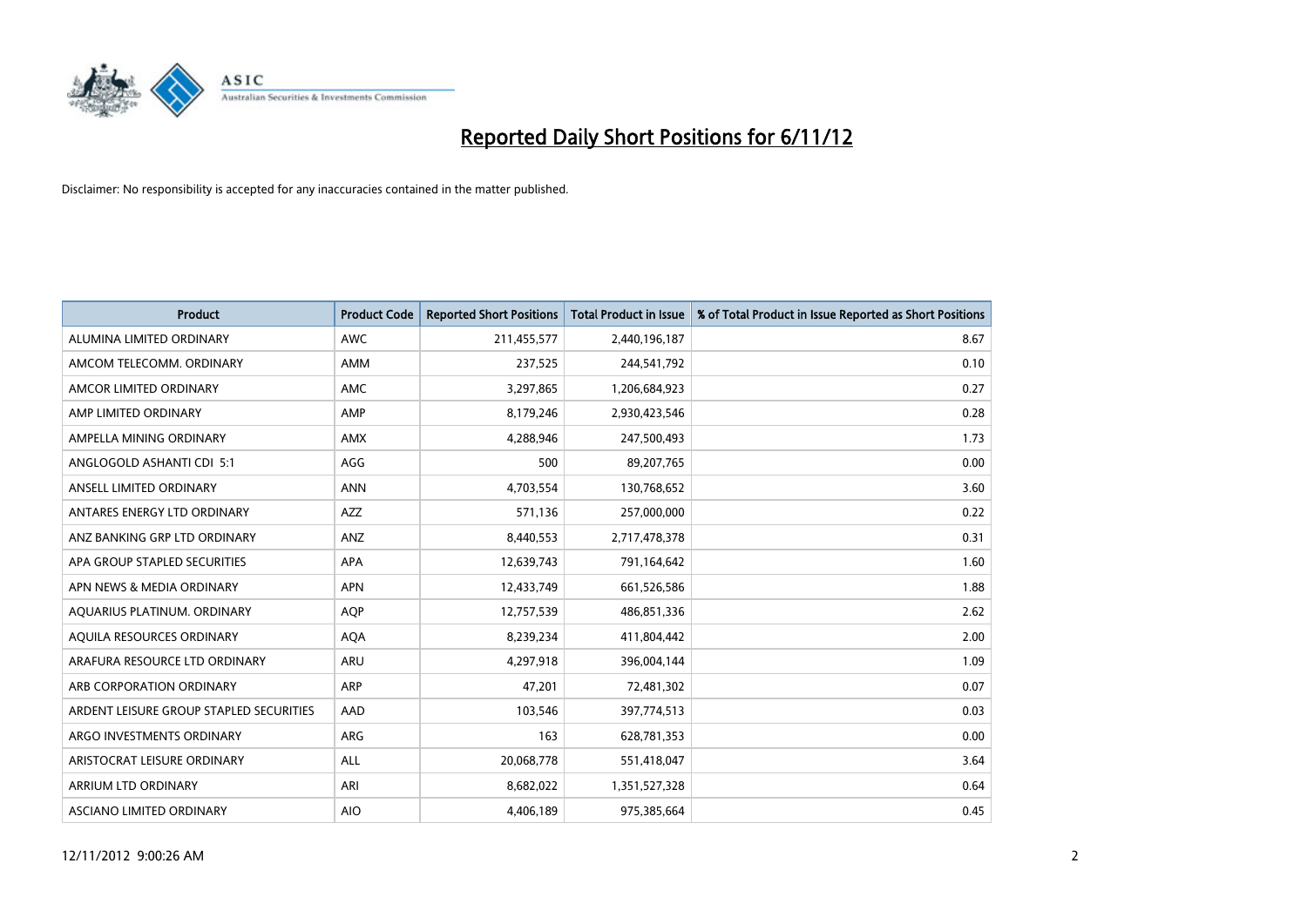

| <b>Product</b>                              | <b>Product Code</b> | <b>Reported Short Positions</b> | <b>Total Product in Issue</b> | % of Total Product in Issue Reported as Short Positions |
|---------------------------------------------|---------------------|---------------------------------|-------------------------------|---------------------------------------------------------|
| ASG GROUP LIMITED ORDINARY                  | ASZ                 | 1,665,022                       | 182,756,104                   | 0.91                                                    |
| ASPEN GROUP ORD/UNITS STAPLED               | <b>APZ</b>          | 338,890                         | 1,197,188,521                 | 0.03                                                    |
| ASPIRE MINING LTD ORDINARY                  | <b>AKM</b>          | 269,265                         | 620,594,556                   | 0.04                                                    |
| ASTRO JAP PROP GROUP STAPLED SECURITIES     | AJA                 | 2,554                           | 58,445,002                    | 0.00                                                    |
| ASX LIMITED ORDINARY                        | <b>ASX</b>          | 3,303,377                       | 175,136,729                   | 1.89                                                    |
| ATLAS IRON LIMITED ORDINARY                 | AGO                 | 13,153,390                      | 904,805,993                   | 1.45                                                    |
| <b>AURORA OIL &amp; GAS ORDINARY</b>        | <b>AUT</b>          | 5,160,731                       | 447,885,778                   | 1.15                                                    |
| <b>AUSDRILL LIMITED ORDINARY</b>            | <b>ASL</b>          | 4,687,803                       | 309,218,627                   | 1.52                                                    |
| AUSENCO LIMITED ORDINARY                    | <b>AAX</b>          | 844,510                         | 123,872,665                   | 0.68                                                    |
| <b>AUSTAL LIMITED ORDINARY</b>              | ASB                 | 162,196                         | 190,674,573                   | 0.09                                                    |
| AUSTIN ENGINEERING ORDINARY                 | ANG                 | 370,364                         | 72,314,403                    | 0.51                                                    |
| <b>AUSTRALAND PROPERTY STAPLED SECURITY</b> | <b>ALZ</b>          | 435,678                         | 576,846,597                   | 0.08                                                    |
| AUSTRALIAN AGRICULT, ORDINARY               | <b>AAC</b>          | 688,503                         | 312,905,085                   | 0.22                                                    |
| AUSTRALIAN FOUNDAT, ORDINARY                | AFI                 | 408                             | 1,034,118,904                 | 0.00                                                    |
| AUSTRALIAN INFRASTR, UNITS/ORDINARY         | <b>AIX</b>          | 2,716,647                       | 620,733,944                   | 0.44                                                    |
| AUSTRALIAN PHARM, ORDINARY                  | API                 | 214,038                         | 488,115,883                   | 0.04                                                    |
| AVIENNINGS LIMITED ORDINARY                 | AVI                 | 175,000                         | 274,588,694                   | 0.06                                                    |
| AWE LIMITED ORDINARY                        | <b>AWE</b>          | 2,992,874                       | 521,871,941                   | 0.57                                                    |
| AZIMUTH RES LTD ORDINARY                    | <b>AZH</b>          | 986,758                         | 419,864,886                   | 0.24                                                    |
| <b>BANDANNA ENERGY ORDINARY</b>             | <b>BND</b>          | 9.453.804                       | 528,481,199                   | 1.79                                                    |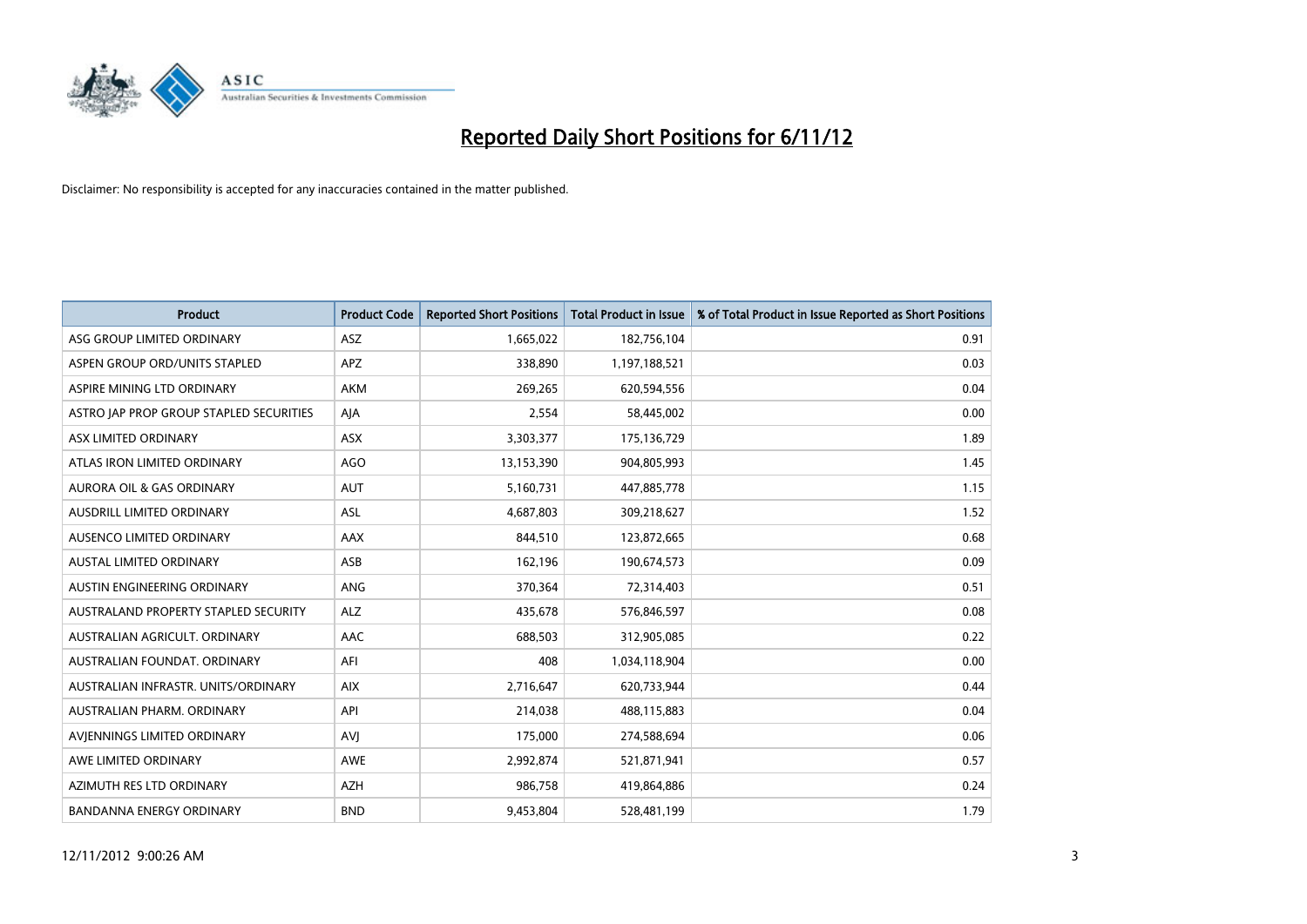

| <b>Product</b>                       | <b>Product Code</b> | <b>Reported Short Positions</b> | <b>Total Product in Issue</b> | % of Total Product in Issue Reported as Short Positions |
|--------------------------------------|---------------------|---------------------------------|-------------------------------|---------------------------------------------------------|
| BANK OF QUEENSLAND. ORDINARY         | <b>BOQ</b>          | 9,293,218                       | 308,797,224                   | 3.01                                                    |
| <b>BANNERMAN RESOURCES ORDINARY</b>  | <b>BMN</b>          | 132,400                         | 303,938,185                   | 0.04                                                    |
| <b>BASE RES LIMITED ORDINARY</b>     | <b>BSE</b>          | 463,162                         | 560,440,029                   | 0.08                                                    |
| BATHURST RESOURCES ORDINARY          | <b>BTU</b>          | 38,626,004                      | 697,247,997                   | 5.54                                                    |
| <b>BC IRON LIMITED ORDINARY</b>      | <b>BCI</b>          | 160,040                         | 103,861,000                   | 0.15                                                    |
| BEACH ENERGY LIMITED ORDINARY        | <b>BPT</b>          | 25,576,159                      | 1,263,677,572                 | 2.02                                                    |
| BEADELL RESOURCE LTD ORDINARY        | <b>BDR</b>          | 14,242,366                      | 740,204,752                   | 1.92                                                    |
| BENDIGO AND ADELAIDE ORDINARY        | <b>BEN</b>          | 9,407,312                       | 402,290,277                   | 2.34                                                    |
| BERKELEY RESOURCES ORDINARY          | <b>BKY</b>          | 235,585                         | 179,393,273                   | 0.13                                                    |
| <b>BHP BILLITON LIMITED ORDINARY</b> | <b>BHP</b>          | 9,308,150                       | 3,211,691,105                 | 0.29                                                    |
| <b>BILLABONG ORDINARY</b>            | <b>BBG</b>          | 7,428,733                       | 478,944,292                   | 1.55                                                    |
| <b>BIOTA HOLDINGS ORDINARY</b>       | <b>BTA</b>          | 4,902,912                       | 187,402,755                   | 2.62                                                    |
| <b>BLACKMORES LIMITED ORDINARY</b>   | <b>BKL</b>          | 325                             | 16,909,167                    | 0.00                                                    |
| <b>BLACKTHORN RESOURCES ORDINARY</b> | <b>BTR</b>          | 150,206                         | 164,285,950                   | 0.09                                                    |
| <b>BLUESCOPE STEEL LTD ORDINARY</b>  | <b>BSL</b>          | 13,350,150                      | 3,349,185,247                 | 0.40                                                    |
| <b>BOART LONGYEAR ORDINARY</b>       | <b>BLY</b>          | 4,561,063                       | 461,163,412                   | 0.99                                                    |
| BORAL LIMITED, ORDINARY              | <b>BLD</b>          | 50,442,438                      | 766,235,816                   | 6.58                                                    |
| BRADKEN LIMITED ORDINARY             | <b>BKN</b>          | 8,639,689                       | 169,240,662                   | 5.10                                                    |
| <b>BRAMBLES LIMITED ORDINARY</b>     | <b>BXB</b>          | 3,914,803                       | 1,555,257,301                 | 0.25                                                    |
| <b>BREVILLE GROUP LTD ORDINARY</b>   | <b>BRG</b>          | 782.819                         | 130,095,322                   | 0.60                                                    |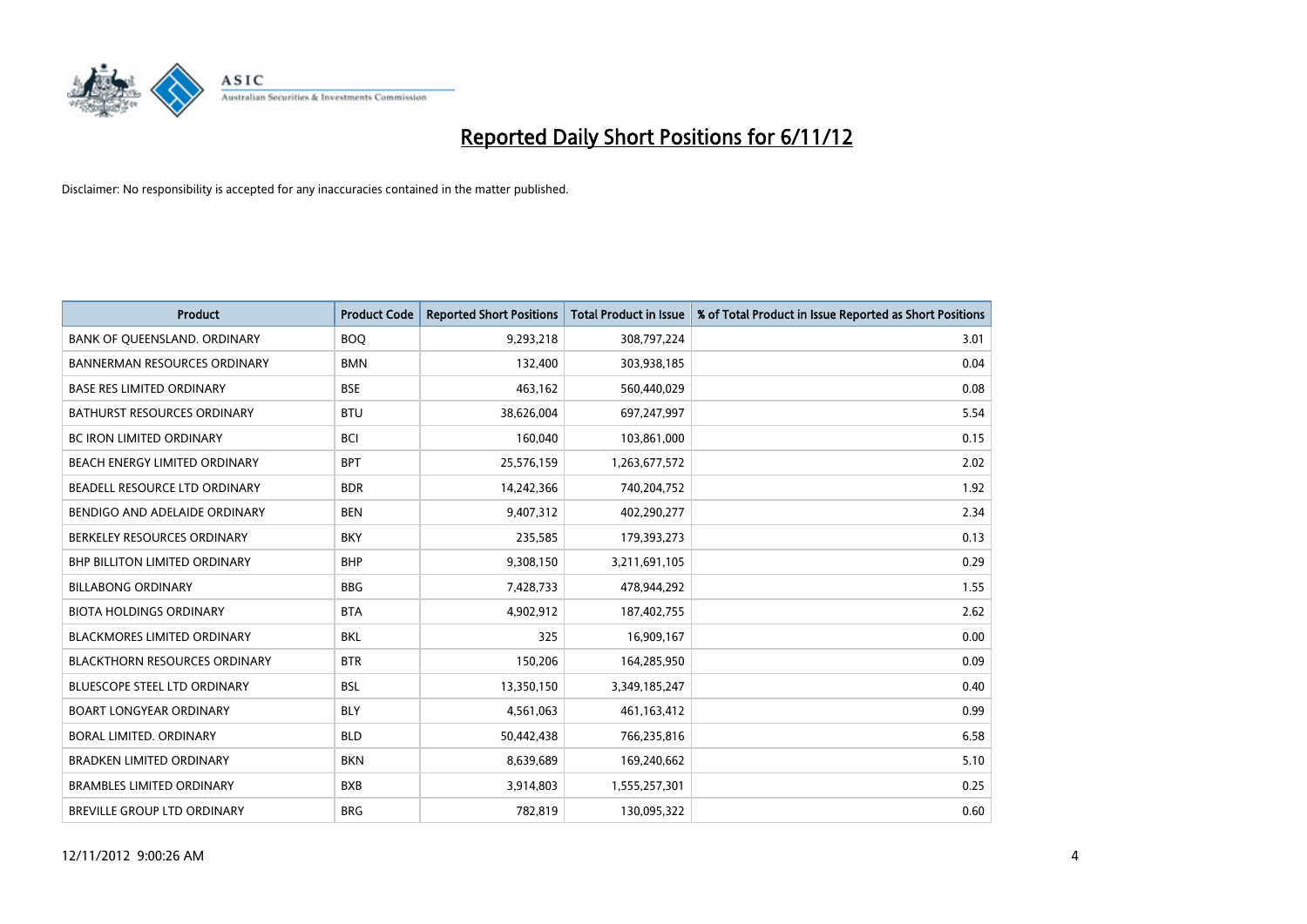

| <b>Product</b>                          | <b>Product Code</b> | <b>Reported Short Positions</b> | <b>Total Product in Issue</b> | % of Total Product in Issue Reported as Short Positions |
|-----------------------------------------|---------------------|---------------------------------|-------------------------------|---------------------------------------------------------|
| <b>BRICKWORKS LIMITED ORDINARY</b>      | <b>BKW</b>          | 62,177                          | 147,818,132                   | 0.04                                                    |
| BROCKMAN MINING LTD ORDINARY            | <b>BCK</b>          | 91,872                          | 7,224,094,327                 | 0.00                                                    |
| BT INVESTMENT MNGMNT ORDINARY           | <b>BTT</b>          | 273,424                         | 267,906,977                   | 0.10                                                    |
| BUCCANEER ENERGY LTD ORDINARY           | <b>BCC</b>          | 1,500,000                       | 1,321,445,371                 | 0.11                                                    |
| <b>BURU ENERGY ORDINARY</b>             | <b>BRU</b>          | 9,755,190                       | 266,297,599                   | 3.66                                                    |
| <b>BWP TRUST ORDINARY UNITS</b>         | <b>BWP</b>          | 3,680,418                       | 533,645,790                   | 0.69                                                    |
| CABCHARGE AUSTRALIA ORDINARY            | CAB                 | 5,136,269                       | 120,430,683                   | 4.26                                                    |
| CALIBRE GROUP LTD ORDINARY              | <b>CGH</b>          | 270,299                         | 293,192,506                   | 0.09                                                    |
| CALTEX AUSTRALIA ORDINARY               | <b>CTX</b>          | 3,714,694                       | 270,000,000                   | 1.38                                                    |
| CAPE LAMBERT RES LTD ORDINARY           | <b>CFE</b>          | 654,774                         | 689,108,792                   | 0.10                                                    |
| CARABELLA RES LTD ORDINARY              | <b>CLR</b>          | 73,579                          | 133,642,797                   | 0.06                                                    |
| <b>CARBON ENERGY ORDINARY</b>           | <b>CNX</b>          | 48,071                          | 776,306,566                   | 0.01                                                    |
| <b>CARDNO LIMITED ORDINARY</b>          | <b>CDD</b>          | 5,288,193                       | 138,929,385                   | 3.81                                                    |
| CARNARVON PETROLEUM ORDINARY            | <b>CVN</b>          | 2,604,691                       | 797,569,646                   | 0.33                                                    |
| CARSALES.COM LTD ORDINARY               | <b>CRZ</b>          | 11,713,327                      | 235,162,628                   | 4.98                                                    |
| CEDAR WOODS PROP. ORDINARY              | <b>CWP</b>          | 3,361                           | 73,047,793                    | 0.00                                                    |
| CENTRO RETAIL AUST ORD/UNIT STAPLED SEC | <b>CRF</b>          | 2,322,773                       | 1,427,391,696                 | 0.16                                                    |
| CERAMIC FUEL CELLS ORDINARY             | CFU                 | 275                             | 1,559,231,320                 | 0.00                                                    |
| CFS RETAIL TRUST GRP STAPLED SECURITIES | <b>CFX</b>          | 39,819,842                      | 2,828,495,659                 | 1.41                                                    |
| CHALLENGER DIV.PRO. STAPLED UNITS       | <b>CDI</b>          | 4,767                           | 214,101,013                   | 0.00                                                    |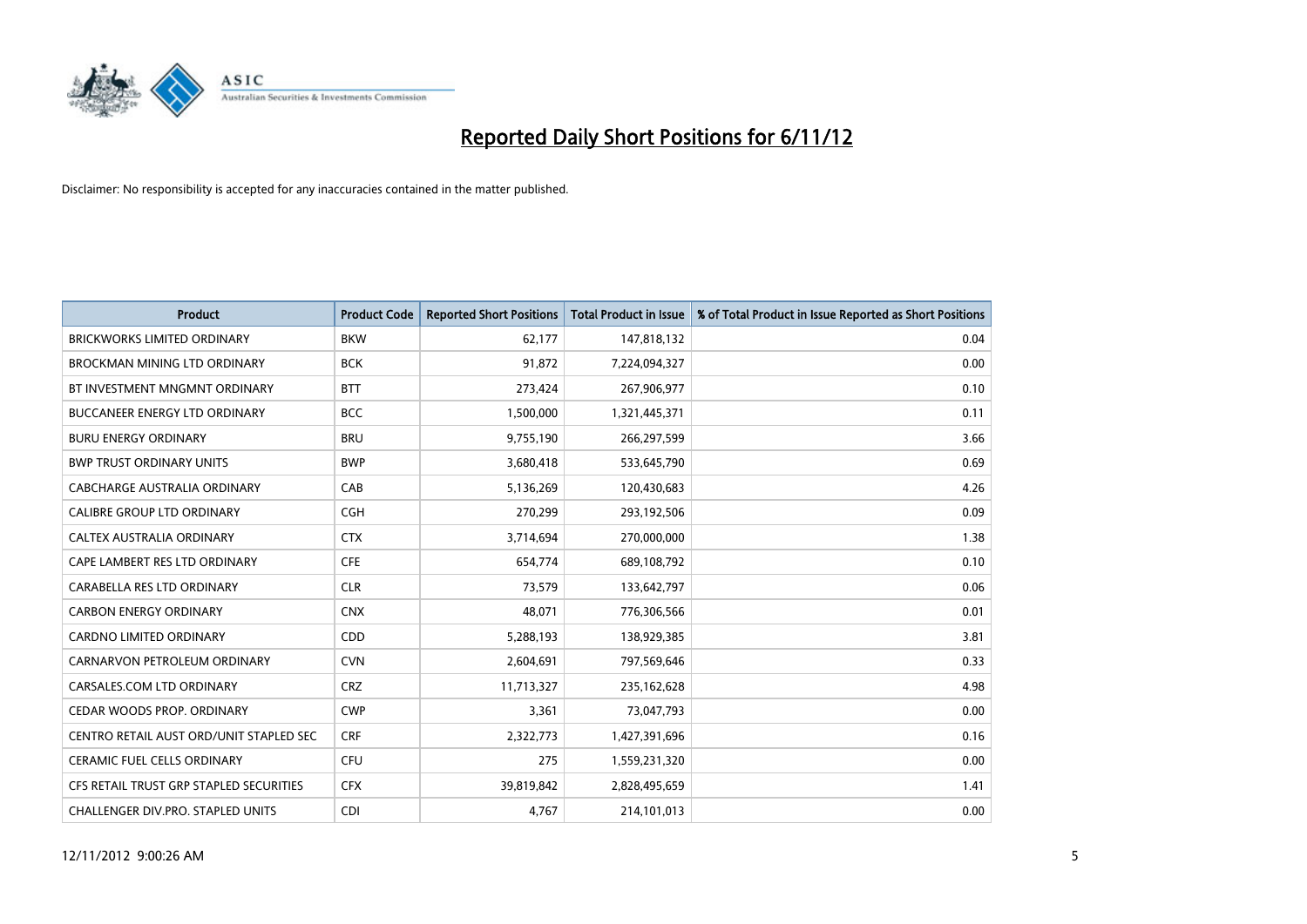

| <b>Product</b>                           | <b>Product Code</b> | <b>Reported Short Positions</b> | <b>Total Product in Issue</b> | % of Total Product in Issue Reported as Short Positions |
|------------------------------------------|---------------------|---------------------------------|-------------------------------|---------------------------------------------------------|
| <b>CHALLENGER INFRAST, STAPLED UNITS</b> | <b>CIF</b>          | 876,762                         | 316,223,785                   | 0.28                                                    |
| CHALLENGER LIMITED ORDINARY              | <b>CGF</b>          | 8,702,316                       | 544,652,710                   | 1.60                                                    |
| CHARTER HALL GROUP STAPLED US PROHIBIT.  | <b>CHC</b>          | 357,940                         | 298,684,347                   | 0.12                                                    |
| <b>CHARTER HALL RETAIL UNITS</b>         | <b>CQR</b>          | 1,333,818                       | 328,614,171                   | 0.41                                                    |
| <b>CHORUS LIMITED ORDINARY</b>           | <b>CNU</b>          | 983,281                         | 385,082,123                   | 0.26                                                    |
| CITIGOLD CORP LTD ORDINARY               | <b>CTO</b>          | 1,363,288                       | 1,238,622,051                 | 0.11                                                    |
| <b>CLOUGH LIMITED ORDINARY</b>           | <b>CLO</b>          | 120,230                         | 773,989,006                   | 0.02                                                    |
| CNPR GRP UNITS/ORD STAPLED               | <b>CNP</b>          | 2,537                           | 972,414,514                   | 0.00                                                    |
| COAL OF AFRICA LTD ORDINARY              | <b>CZA</b>          | 90,137                          | 800,951,034                   | 0.01                                                    |
| <b>COALSPUR MINES LTD ORDINARY</b>       | <b>CPL</b>          | 13,021,973                      | 620,729,899                   | 2.10                                                    |
| COCA-COLA AMATIL ORDINARY                | <b>CCL</b>          | 3,981,114                       | 762,133,414                   | 0.52                                                    |
| <b>COCHLEAR LIMITED ORDINARY</b>         | <b>COH</b>          | 4,819,683                       | 56,993,307                    | 8.46                                                    |
| COCKATOO COAL ORDINARY                   | <b>COK</b>          | 13,905,844                      | 1,016,746,908                 | 1.37                                                    |
| <b>COLLINS FOODS LTD ORDINARY</b>        | <b>CKF</b>          | 23,670                          | 93,000,003                    | 0.03                                                    |
| COMMONWEALTH BANK, ORDINARY              | <b>CBA</b>          | 16,704,527                      | 1,609,180,841                 | 1.04                                                    |
| <b>COMMONWEALTH PROP ORDINARY UNITS</b>  | <b>CPA</b>          | 17,696,948                      | 2,347,003,413                 | 0.75                                                    |
| <b>COMPASS RESOURCES ORDINARY</b>        | <b>CMR</b>          | 7,472                           | 1,403,744,100                 | 0.00                                                    |
| COMPUTERSHARE LTD ORDINARY               | CPU                 | 10,678,346                      | 555,664,059                   | 1.92                                                    |
| CONSOLIDATED MEDIA, ORDINARY             | <b>CMI</b>          | 7,248                           | 561,834,996                   | 0.00                                                    |
| CONTINENTAL COAL LTD ORDINARY            | CCC                 | 983                             | 473,061,772                   | 0.00                                                    |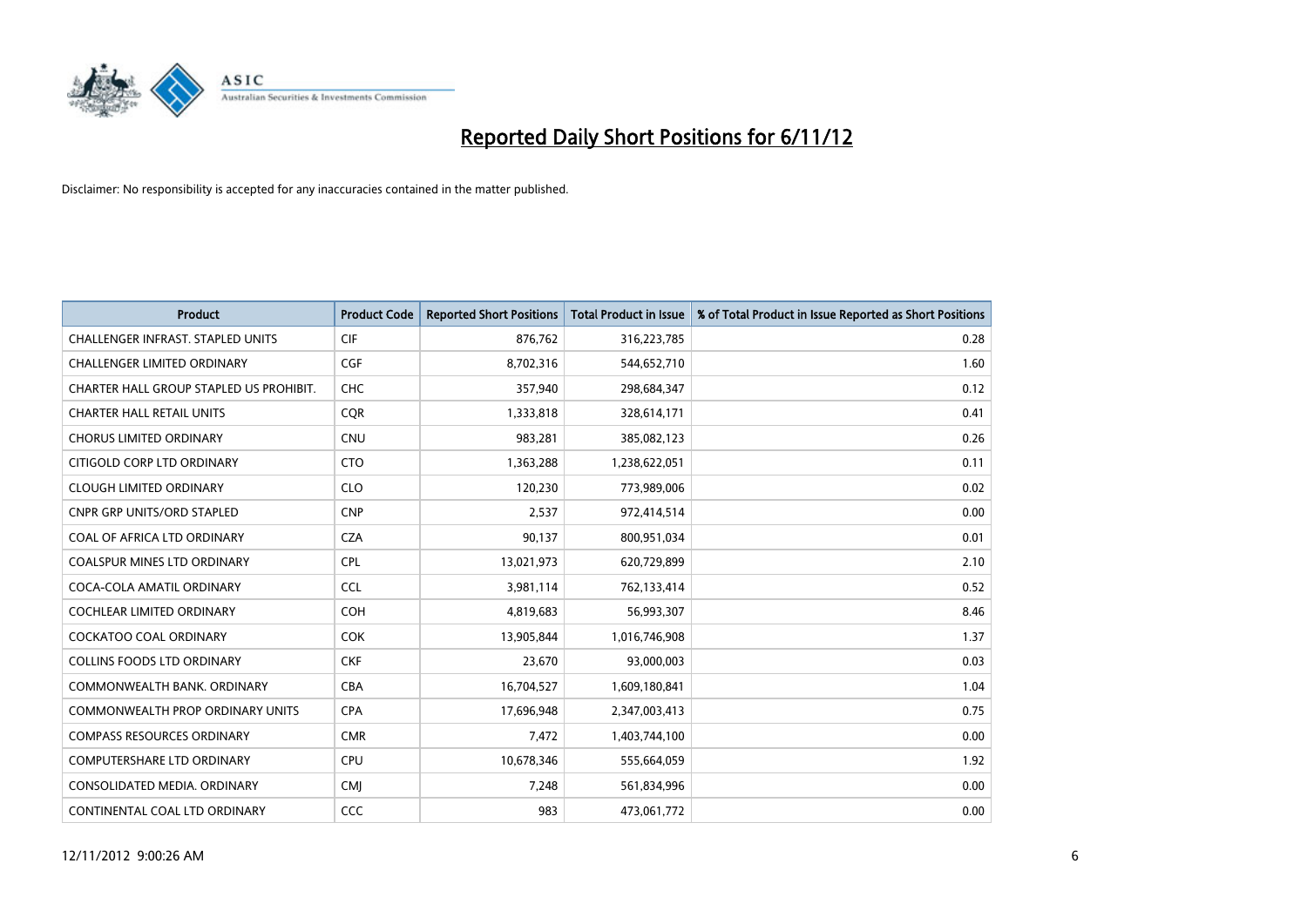

| <b>Product</b>                          | <b>Product Code</b> | <b>Reported Short Positions</b> | <b>Total Product in Issue</b> | % of Total Product in Issue Reported as Short Positions |
|-----------------------------------------|---------------------|---------------------------------|-------------------------------|---------------------------------------------------------|
| <b>COOPER ENERGY LTD ORDINARY</b>       | <b>COE</b>          | 259,459                         | 328,694,257                   | 0.08                                                    |
| <b>CORP TRAVEL LIMITED ORDINARY</b>     | <b>CTD</b>          | 134,863                         | 74,971,020                    | 0.18                                                    |
| <b>CREDIT CORP GROUP ORDINARY</b>       | <b>CCP</b>          | 52,490                          | 45,932,899                    | 0.11                                                    |
| <b>CROMWELL PROP STAPLED SECURITIES</b> | <b>CMW</b>          | 374,869                         | 1,222,114,479                 | 0.03                                                    |
| <b>CROWN LIMITED ORDINARY</b>           | <b>CWN</b>          | 6,276,806                       | 728,394,185                   | 0.86                                                    |
| <b>CSG LIMITED ORDINARY</b>             | CSV                 | 771,861                         | 282,567,499                   | 0.27                                                    |
| <b>CSL LIMITED ORDINARY</b>             | <b>CSL</b>          | 2,710,731                       | 502,281,464                   | 0.54                                                    |
| <b>CSR LIMITED ORDINARY</b>             | <b>CSR</b>          | 40,276,247                      | 506,000,315                   | 7.96                                                    |
| <b>CUDECO LIMITED ORDINARY</b>          | CDU                 | 6,810,584                       | 188,343,961                   | 3.62                                                    |
| DART ENERGY LTD ORDINARY                | <b>DTE</b>          | 16,265,810                      | 812,965,406                   | 2.00                                                    |
| DATA#3 LIMITED ORDINARY                 | <b>DTL</b>          | 1,996                           | 153,974,950                   | 0.00                                                    |
| DAVID JONES LIMITED ORDINARY            | <b>DJS</b>          | 50,069,920                      | 528,655,600                   | 9.47                                                    |
| <b>DECMIL GROUP LIMITED ORDINARY</b>    | <b>DCG</b>          | 394,869                         | 168,203,219                   | 0.23                                                    |
| DEEP YELLOW LIMITED ORDINARY            | <b>DYL</b>          | 2                               | 1,424,173,961                 | 0.00                                                    |
| DEVINE LIMITED ORDINARY                 | <b>DVN</b>          | 254,481                         | 158,730,556                   | 0.16                                                    |
| DEXUS PROPERTY GROUP STAPLED UNITS      | <b>DXS</b>          | 9,741,195                       | 4,839,024,176                 | 0.20                                                    |
| DISCOVERY METALS LTD ORDINARY           | <b>DML</b>          | 5,896,180                       | 486,886,451                   | 1.21                                                    |
| DOMINO PIZZA ENTERPR ORDINARY           | <b>DMP</b>          | 374,778                         | 70,092,674                    | 0.53                                                    |
| DORAY MINERALS LTD ORDINARY             | <b>DRM</b>          | 241,855                         | 94,070,503                    | 0.26                                                    |
| DOWNER EDI LIMITED ORDINARY             | <b>DOW</b>          | 11,381,263                      | 429,100,296                   | 2.65                                                    |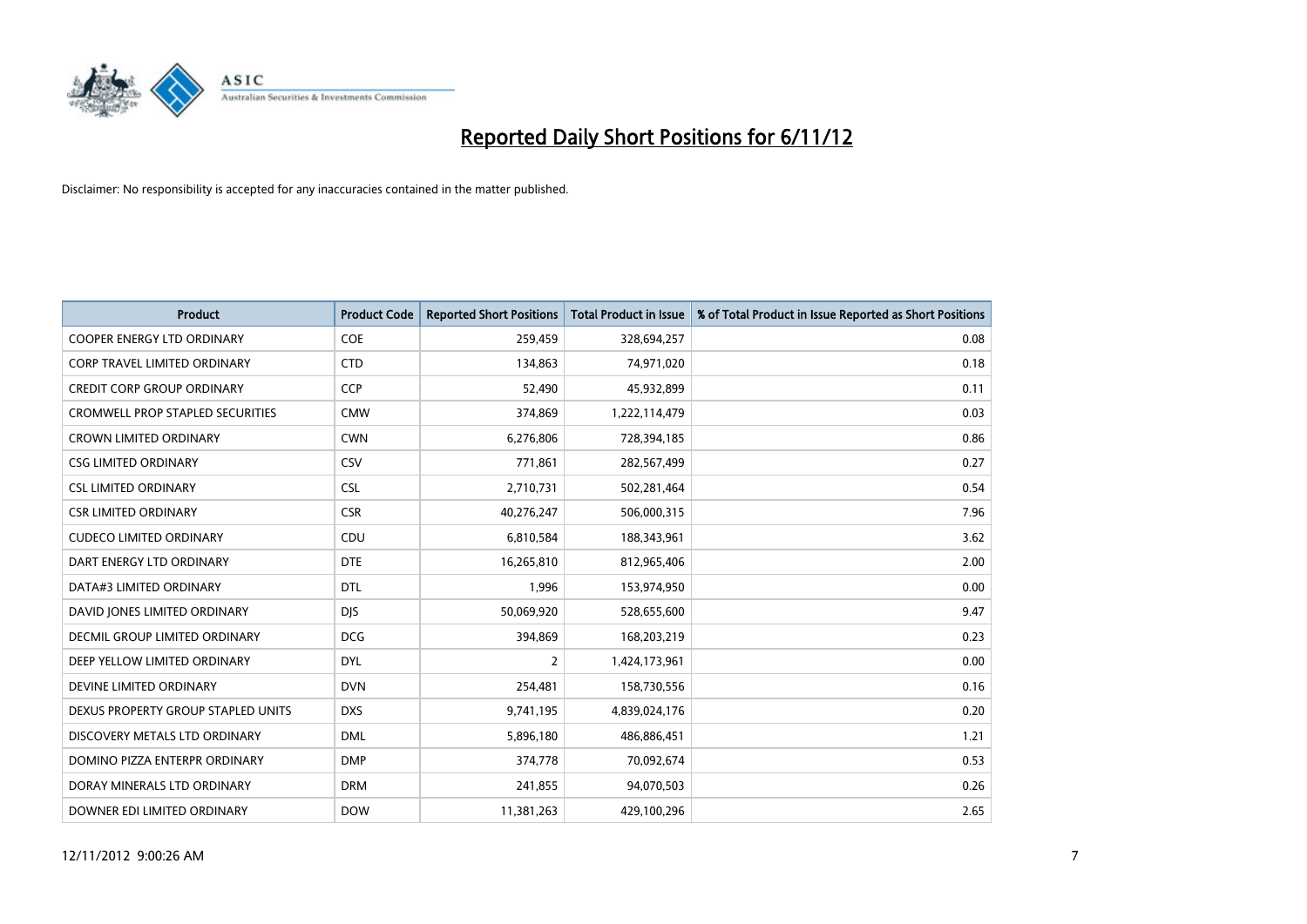

| <b>Product</b>                        | <b>Product Code</b> | <b>Reported Short Positions</b> | <b>Total Product in Issue</b> | % of Total Product in Issue Reported as Short Positions |
|---------------------------------------|---------------------|---------------------------------|-------------------------------|---------------------------------------------------------|
| DRILLSEARCH ENERGY ORDINARY           | <b>DLS</b>          | 1,734,708                       | 386,468,803                   | 0.45                                                    |
| DUET GROUP STAPLED US PROHIBIT.       | <b>DUE</b>          | 6,669,430                       | 1,116,638,606                 | 0.60                                                    |
| <b>DULUXGROUP LIMITED ORDINARY</b>    | <b>DLX</b>          | 9,089,067                       | 368,984,902                   | 2.46                                                    |
| ECHO ENTERTAINMENT ORDINARY           | EGP                 | 13,593,078                      | 825,672,730                   | 1.65                                                    |
| <b>ELDERS LIMITED ORDINARY</b>        | <b>ELD</b>          | 17,399,867                      | 448,598,480                   | 3.88                                                    |
| ELEMENTAL MINERALS ORDINARY           | <b>ELM</b>          | 354,102                         | 243,614,280                   | 0.15                                                    |
| ELEMENTOS LIMITED ORDINARY            | <b>ELT</b>          | 16                              | 148,290,347                   | 0.00                                                    |
| <b>EMECO HOLDINGS ORDINARY</b>        | <b>EHL</b>          | 6,803,153                       | 625,904,712                   | 1.09                                                    |
| <b>ENDEAVOUR MIN CORP CDI 1:1</b>     | <b>EVR</b>          | 391,549                         | 124,063,901                   | 0.32                                                    |
| <b>ENERGY RESOURCES ORDINARY 'A'</b>  | <b>ERA</b>          | 7,404,374                       | 517,725,062                   | 1.43                                                    |
| <b>ENERGY WORLD CORPOR. ORDINARY</b>  | <b>EWC</b>          | 21,413,265                      | 1,734,166,672                 | 1.23                                                    |
| <b>ENVESTRA LIMITED ORDINARY</b>      | <b>ENV</b>          | 15,986,645                      | 1,603,333,497                 | 1.00                                                    |
| EQUATORIAL RES LTD ORDINARY           | <b>EQX</b>          | 107,177                         | 117,235,353                   | 0.09                                                    |
| EVOLUTION MINING LTD ORDINARY         | <b>EVN</b>          | 2,945,151                       | 707,942,989                   | 0.42                                                    |
| FAIRFAX MEDIA LTD ORDINARY            | <b>FXI</b>          | 382,250,396                     | 2,351,955,725                 | 16.25                                                   |
| FAR LTD ORDINARY                      | <b>FAR</b>          | 21,000,000                      | 2,499,846,742                 | 0.84                                                    |
| FISHER & PAYKEL H. ORDINARY           | <b>FPH</b>          | 34,877                          | 538,095,634                   | 0.01                                                    |
| FKP PROPERTY GROUP STAPLED SECURITIES | <b>FKP</b>          | 52,196,133                      | 2,251,016,386                 | 2.32                                                    |
| FLEETWOOD CORP ORDINARY               | <b>FWD</b>          | 1,597,504                       | 59,781,187                    | 2.67                                                    |
| <b>FLETCHER BUILDING ORDINARY</b>     | <b>FBU</b>          | 9,448,134                       | 684,793,538                   | 1.38                                                    |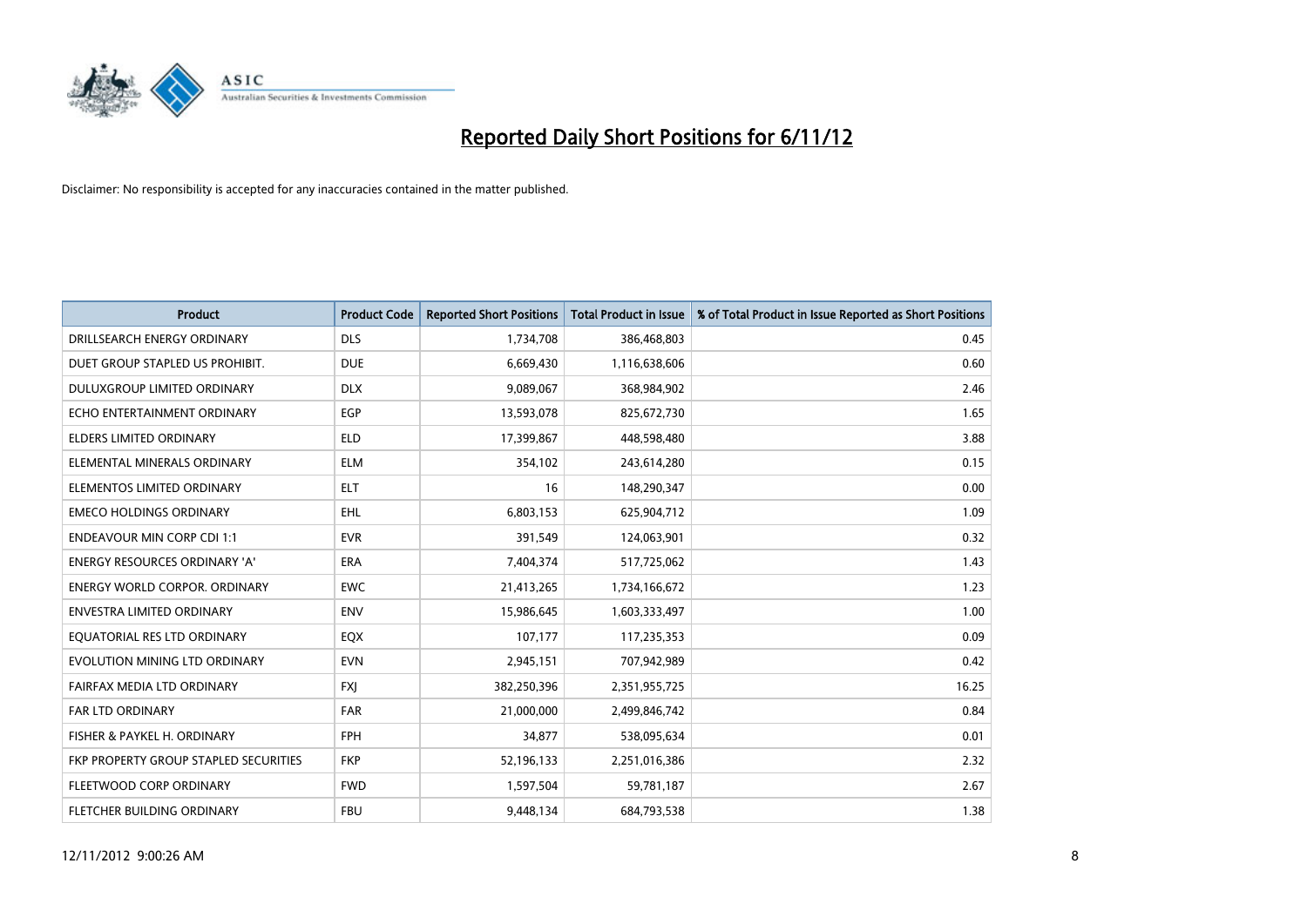

| <b>Product</b>                            | <b>Product Code</b> | <b>Reported Short Positions</b> | <b>Total Product in Issue</b> | % of Total Product in Issue Reported as Short Positions |
|-------------------------------------------|---------------------|---------------------------------|-------------------------------|---------------------------------------------------------|
| <b>FLEXIGROUP LIMITED ORDINARY</b>        | <b>FXL</b>          | 207,044                         | 286,986,003                   | 0.07                                                    |
| <b>FLIGHT CENTRE ORDINARY</b>             | <b>FLT</b>          | 12,661,229                      | 100,154,646                   | 12.64                                                   |
| FLINDERS MINES LTD ORDINARY               | <b>FMS</b>          | 726,298                         | 1,821,300,404                 | 0.04                                                    |
| FOCUS MINERALS LTD ORDINARY               | <b>FML</b>          | 158,163                         | 4,320,773,701                 | 0.00                                                    |
| <b>FORGE GROUP LIMITED ORDINARY</b>       | FGE                 | 415,775                         | 86,169,014                    | 0.48                                                    |
| FORTESCUE METALS GRP ORDINARY             | <b>FMG</b>          | 193,523,989                     | 3,113,798,659                 | 6.22                                                    |
| <b>G.U.D. HOLDINGS ORDINARY</b>           | <b>GUD</b>          | 1.601.466                       | 71,341,319                    | 2.24                                                    |
| <b>G8 EDUCATION LIMITED ORDINARY</b>      | <b>GEM</b>          | 48,831                          | 236,093,926                   | 0.02                                                    |
| <b>GALAXY RESOURCES ORDINARY</b>          | <b>GXY</b>          | 2,750,679                       | 506,359,341                   | 0.54                                                    |
| <b>GENETIC TECHNOLOGIES ORDINARY</b>      | <b>GTG</b>          | 1,364,100                       | 474,971,819                   | 0.29                                                    |
| <b>GEODYNAMICS LIMITED ORDINARY</b>       | GDY                 | 850                             | 406,452,608                   | 0.00                                                    |
| <b>GINDALBIE METALS LTD ORDINARY</b>      | <b>GBG</b>          | 57,886,493                      | 1,247,487,454                 | 4.64                                                    |
| <b>GOODMAN FIELDER, ORDINARY</b>          | GFF                 | 23,910,310                      | 1,955,559,207                 | 1.22                                                    |
| <b>GOODMAN GROUP STAPLED US PROHIBIT.</b> | <b>GMG</b>          | 11,037,599                      | 1,607,563,604                 | 0.69                                                    |
| <b>GPT GROUP STAPLED SEC.</b>             | <b>GPT</b>          | 6,076,056                       | 1,766,785,075                 | 0.34                                                    |
| <b>GRAINCORP LIMITED A CLASS ORDINARY</b> | <b>GNC</b>          | 1,669,627                       | 228,241,481                   | 0.73                                                    |
| <b>GRANGE RESOURCES, ORDINARY</b>         | <b>GRR</b>          | 2,120,961                       | 1,155,487,102                 | 0.18                                                    |
| <b>GREENLAND MIN EN LTD ORDINARY</b>      | GGG                 | 4,426,414                       | 567,912,409                   | 0.78                                                    |
| <b>GRYPHON MINERALS LTD ORDINARY</b>      | GRY                 | 18,371,698                      | 348,264,983                   | 5.28                                                    |
| <b>GUILDFORD COAL LTD ORDINARY</b>        | <b>GUF</b>          | 1.076.848                       | 521,046,899                   | 0.21                                                    |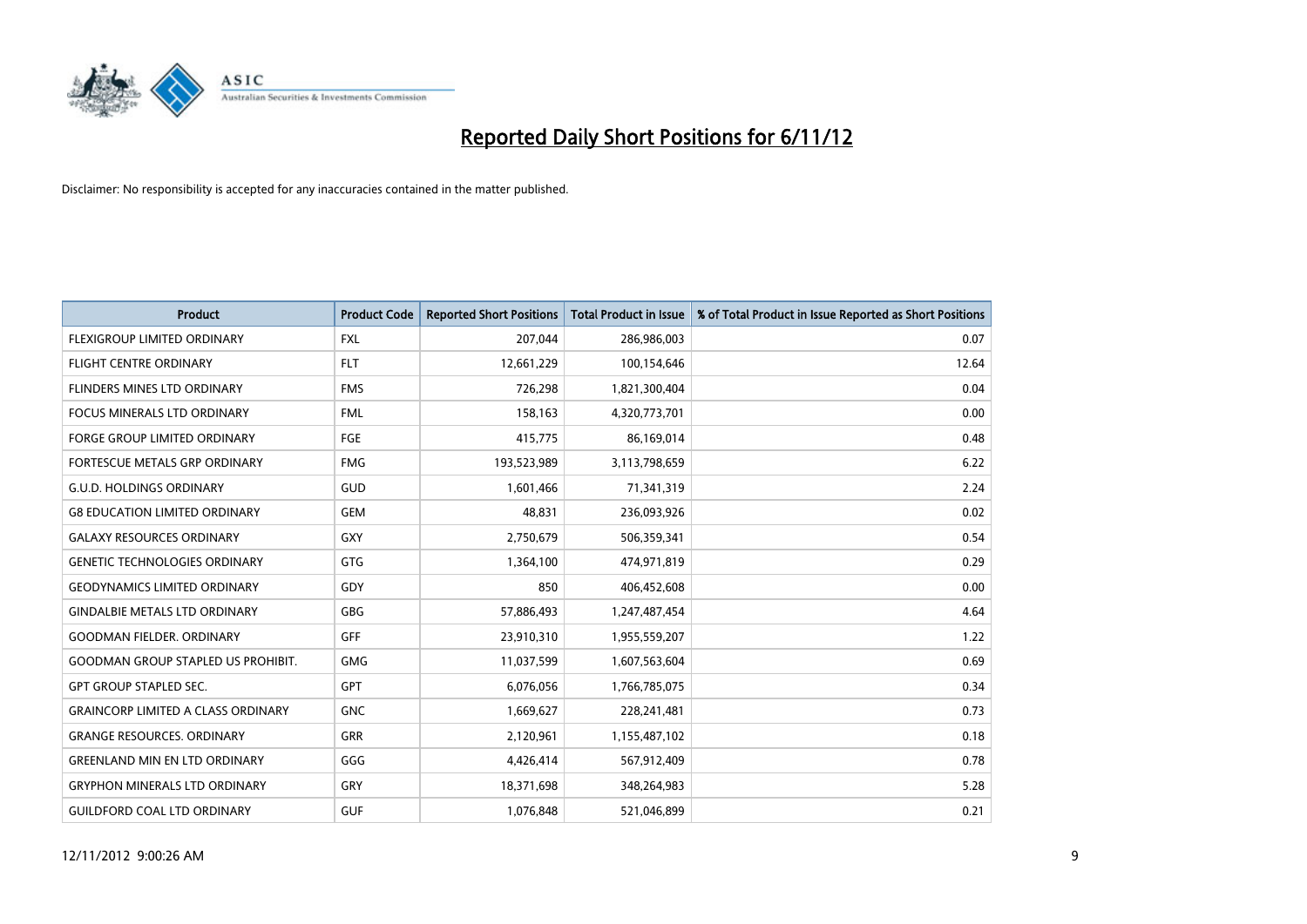

| <b>Product</b>                        | <b>Product Code</b> | <b>Reported Short Positions</b> | <b>Total Product in Issue</b> | % of Total Product in Issue Reported as Short Positions |
|---------------------------------------|---------------------|---------------------------------|-------------------------------|---------------------------------------------------------|
| <b>GUNNS LIMITED ORDINARY</b>         | <b>GNS</b>          | 51,528,090                      | 848,401,559                   | 6.07                                                    |
| <b>GWA GROUP LTD ORDINARY</b>         | <b>GWA</b>          | 12,218,029                      | 304,706,899                   | 4.01                                                    |
| <b>HARVEY NORMAN ORDINARY</b>         | <b>HVN</b>          | 99,733,430                      | 1,062,316,784                 | 9.39                                                    |
| <b>HASTIE GROUP LIMITED ORDINARY</b>  | <b>HST</b>          | 233,914                         | 137,353,504                   | 0.17                                                    |
| HASTINGS DIVERSIFIED STAPLED SECURITY | <b>HDF</b>          | 326,894                         | 560,324,158                   | 0.06                                                    |
| <b>HENDERSON GROUP CDI 1:1</b>        | <b>HGG</b>          | 3,224,892                       | 703,813,556                   | 0.46                                                    |
| HEA HOLDINGS LIMITED ORDINARY         | <b>HFA</b>          | 3,809                           | 117,332,831                   | 0.00                                                    |
| HILLGROVE RES LTD ORDINARY            | <b>HGO</b>          | 3,356,300                       | 1,022,760,221                 | 0.33                                                    |
| HILLS HOLDINGS LTD ORDINARY           | <b>HIL</b>          | 2,978,586                       | 246,500,444                   | 1.21                                                    |
| HORIZON OIL LIMITED ORDINARY          | <b>HZN</b>          | 31,140,316                      | 1,130,811,515                 | 2.75                                                    |
| <b>ICON ENERGY LIMITED ORDINARY</b>   | <b>ICN</b>          | 72                              | 469,301,394                   | 0.00                                                    |
| <b>IINET LIMITED ORDINARY</b>         | <b>IIN</b>          | 55,000                          | 161,238,847                   | 0.03                                                    |
| <b>ILUKA RESOURCES ORDINARY</b>       | <b>ILU</b>          | 53,689,596                      | 418,700,517                   | 12.82                                                   |
| <b>IMDEX LIMITED ORDINARY</b>         | <b>IMD</b>          | 1,734,824                       | 210,473,188                   | 0.82                                                    |
| <b>INCITEC PIVOT ORDINARY</b>         | <b>IPL</b>          | 10,605,030                      | 1,628,730,107                 | 0.65                                                    |
| <b>INDEPENDENCE GROUP ORDINARY</b>    | <b>IGO</b>          | 6,520,589                       | 232,882,535                   | 2.80                                                    |
| <b>INDOPHIL RESOURCES ORDINARY</b>    | <b>IRN</b>          | 573,609                         | 1,203,146,194                 | 0.05                                                    |
| INDUSTREA LIMITED ORDINARY            | <b>IDL</b>          | 8,338,138                       | 370,268,218                   | 2.25                                                    |
| INFIGEN ENERGY STAPLED SECURITIES     | <b>IFN</b>          | 4,005,050                       | 762,265,972                   | 0.53                                                    |
| INSURANCE AUSTRALIA ORDINARY          | IAG                 | 9,589,403                       | 2,079,034,021                 | 0.46                                                    |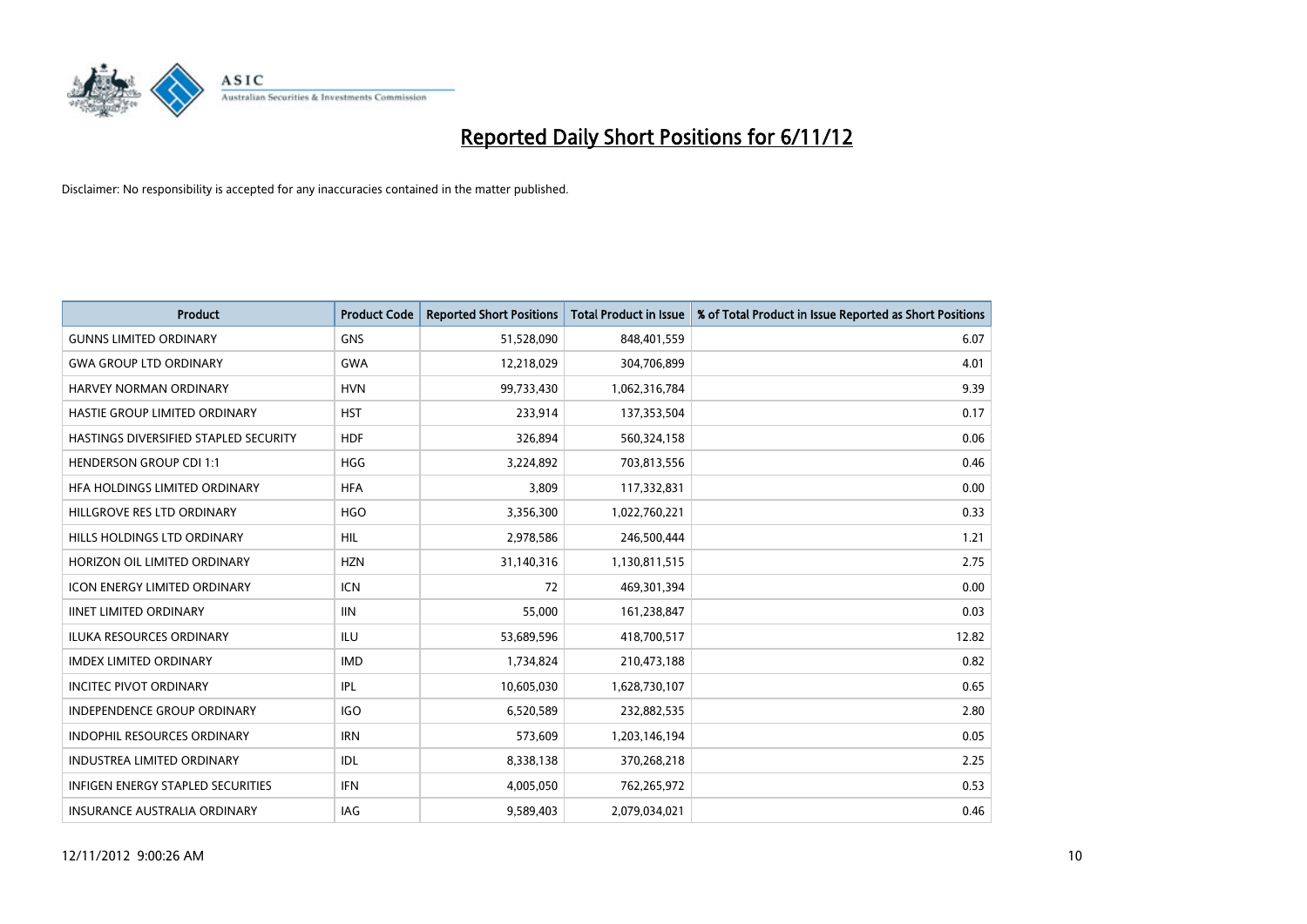

| <b>Product</b>                                | <b>Product Code</b> | <b>Reported Short Positions</b> | <b>Total Product in Issue</b> | % of Total Product in Issue Reported as Short Positions |
|-----------------------------------------------|---------------------|---------------------------------|-------------------------------|---------------------------------------------------------|
| <b>INTEGRA MINING LTD, ORDINARY</b>           | <b>IGR</b>          | 2,008,954                       | 934,440,899                   | 0.21                                                    |
| <b>INTREPID MINES ORDINARY</b>                | <b>IAU</b>          | 7,998,686                       | 553,802,270                   | 1.44                                                    |
| <b>INVESTA OFFICE FUND STAPLED SECURITIES</b> | <b>IOF</b>          | 2,863,581                       | 614,047,458                   | 0.47                                                    |
| <b>INVOCARE LIMITED ORDINARY</b>              | <b>IVC</b>          | 3,286,392                       | 110,030,298                   | 2.99                                                    |
| ION LIMITED ORDINARY                          | <b>ION</b>          | 164,453                         | 256,365,105                   | 0.06                                                    |
| <b>IOOF HOLDINGS LTD ORDINARY</b>             | IFL.                | 1,424,865                       | 229,794,395                   | 0.62                                                    |
| <b>IRESS LIMITED ORDINARY</b>                 | <b>IRE</b>          | 2,077,274                       | 128,620,231                   | 1.62                                                    |
| <b>IRON ORE HOLDINGS ORDINARY</b>             | <b>IOH</b>          | 39,352                          | 161,174,005                   | 0.02                                                    |
| ISHARES MSCI EAFE CDI 1:1                     | <b>IVE</b>          | 3,806                           | 590,400,000                   | 0.00                                                    |
| <b>IVANHOE AUSTRALIA ORDINARY</b>             | <b>IVA</b>          | 1,370,439                       | 555,583,643                   | 0.25                                                    |
| JAMES HARDIE INDUST CHESS DEPOSITARY INT      | <b>IHX</b>          | 8,605,490                       | 439,580,130                   | 1.96                                                    |
| <b>IB HI-FI LIMITED ORDINARY</b>              | <b>IBH</b>          | 21,400,875                      | 98,850,643                    | 21.65                                                   |
| <b>KAGARA LTD ORDINARY</b>                    | KZL                 | 3,000,013                       | 798,953,117                   | 0.38                                                    |
| KANGAROO RES LTD ORDINARY                     | <b>KRL</b>          | 191,687                         | 3,434,430,012                 | 0.01                                                    |
| KAROON GAS AUSTRALIA ORDINARY                 | <b>KAR</b>          | 455,631                         | 221,420,769                   | 0.21                                                    |
| KATHMANDU HOLD LTD ORDINARY                   | <b>KMD</b>          | 730,732                         | 200,165,940                   | 0.37                                                    |
| <b>KBL MINING LIMITED ORDINARY</b>            | <b>KBL</b>          | 1,820                           | 292,335,629                   | 0.00                                                    |
| KENTOR GOLD LIMITED ORDINARY                  | KGL                 | 275                             | 140,040,563                   | 0.00                                                    |
| KINGSGATE CONSOLID. ORDINARY                  | <b>KCN</b>          | 8,302,288                       | 151,828,173                   | 5.47                                                    |
| KINGSROSE MINING LTD ORDINARY                 | <b>KRM</b>          | 90,372                          | 290,111,217                   | 0.03                                                    |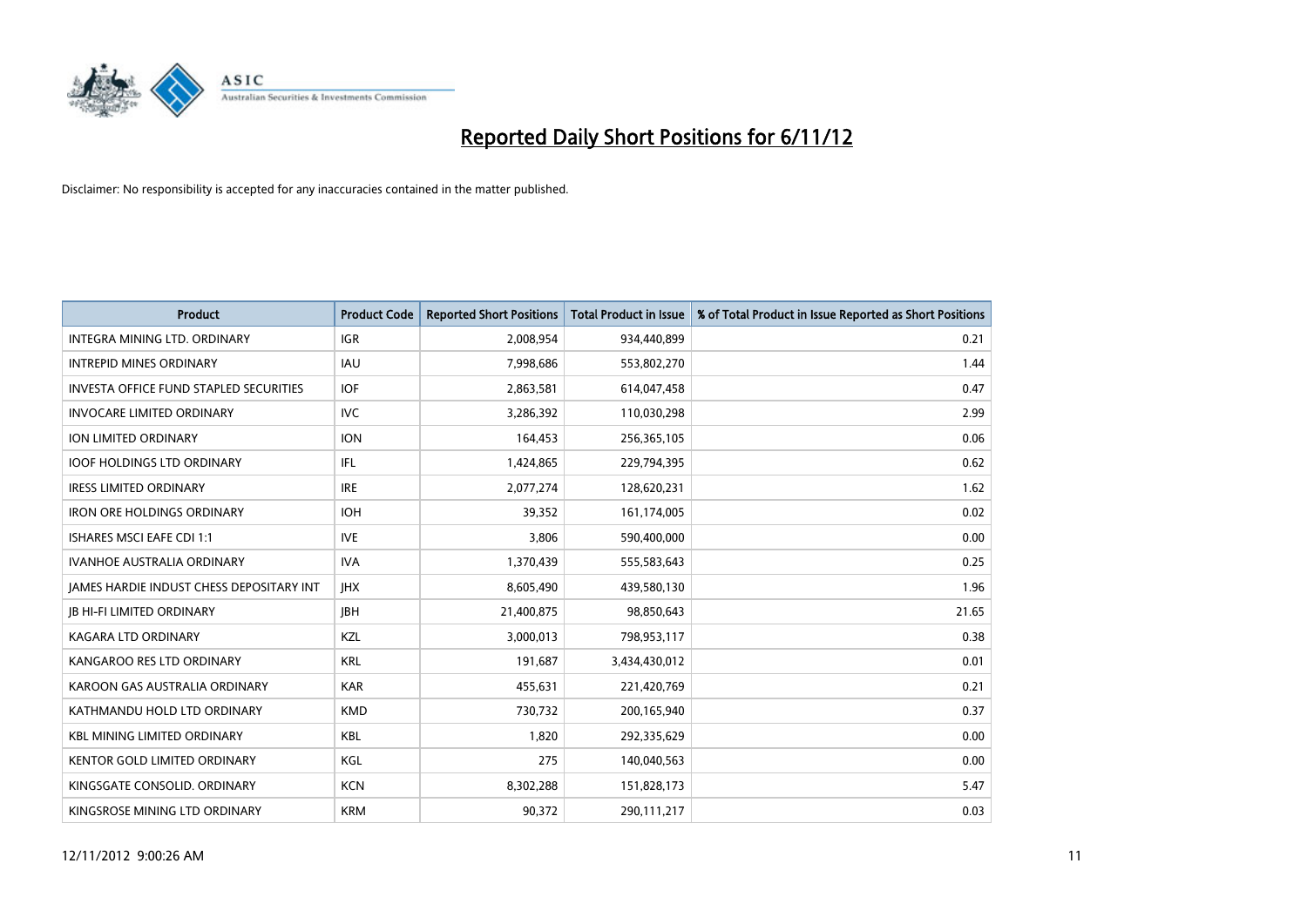

| <b>Product</b>                        | <b>Product Code</b> | <b>Reported Short Positions</b> | <b>Total Product in Issue</b> | % of Total Product in Issue Reported as Short Positions |
|---------------------------------------|---------------------|---------------------------------|-------------------------------|---------------------------------------------------------|
| LEIGHTON HOLDINGS ORDINARY            | LEI                 | 11,928,828                      | 337,088,765                   | 3.54                                                    |
| LEND LEASE GROUP UNIT/ORD STAPLED     | LLC                 | 4,875,443                       | 574,351,883                   | 0.85                                                    |
| LINC ENERGY LTD ORDINARY              | <b>LNC</b>          | 24,878,299                      | 504,487,631                   | 4.93                                                    |
| LIQUEFIED NATURAL ORDINARY            | <b>LNG</b>          | 272,800                         | 267,699,015                   | 0.10                                                    |
| LYNAS CORPORATION ORDINARY            | LYC.                | 226,590,864                     | 1,716,159,363                 | 13.20                                                   |
| M2 TELECOMMUNICATION ORDINARY         | <b>MTU</b>          | 5,540,024                       | 157,891,251                   | 3.51                                                    |
| MACMAHON HOLDINGS ORDINARY            | <b>MAH</b>          | 11,178,405                      | 757,017,561                   | 1.48                                                    |
| MACO ATLAS ROADS GRP ORDINARY STAPLED | <b>MOA</b>          | 4,393,610                       | 478,531,436                   | 0.92                                                    |
| MACQUARIE GROUP LTD ORDINARY          | <b>MOG</b>          | 7,773,791                       | 338,960,469                   | 2.29                                                    |
| MAGELLAN FIN GRP LTD ORDINARY         | <b>MFG</b>          | 1,144                           | 152,558,341                   | 0.00                                                    |
| MARENGO MINING ORDINARY               | <b>MGO</b>          | 38,950                          | 1,137,720,551                 | 0.00                                                    |
| MATRIX C & E LTD ORDINARY             | <b>MCE</b>          | 3,923,973                       | 94,555,428                    | 4.15                                                    |
| MAVERICK DRILLING ORDINARY            | <b>MAD</b>          | 3,250,262                       | 452,726,751                   | 0.72                                                    |
| MAYNE PHARMA LTD ORDINARY             | <b>MYX</b>          | 39,000                          | 225,893,868                   | 0.02                                                    |
| MCMILLAN SHAKESPEARE ORDINARY         | <b>MMS</b>          | 100,255                         | 74,523,965                    | 0.13                                                    |
| MEDUSA MINING LTD ORDINARY            | <b>MML</b>          | 2,158,807                       | 188,903,911                   | 1.14                                                    |
| MELBOURNE IT LIMITED ORDINARY         | <b>MLB</b>          | 492,222                         | 82,451,363                    | 0.60                                                    |
| MEO AUSTRALIA LTD ORDINARY            | <b>MEO</b>          | 1,351,805                       | 586,448,260                   | 0.23                                                    |
| <b>MERMAID MARINE ORDINARY</b>        | <b>MRM</b>          | 1,570,475                       | 223,694,865                   | 0.70                                                    |
| MESOBLAST LIMITED ORDINARY            | <b>MSB</b>          | 18,572,901                      | 287,132,832                   | 6.47                                                    |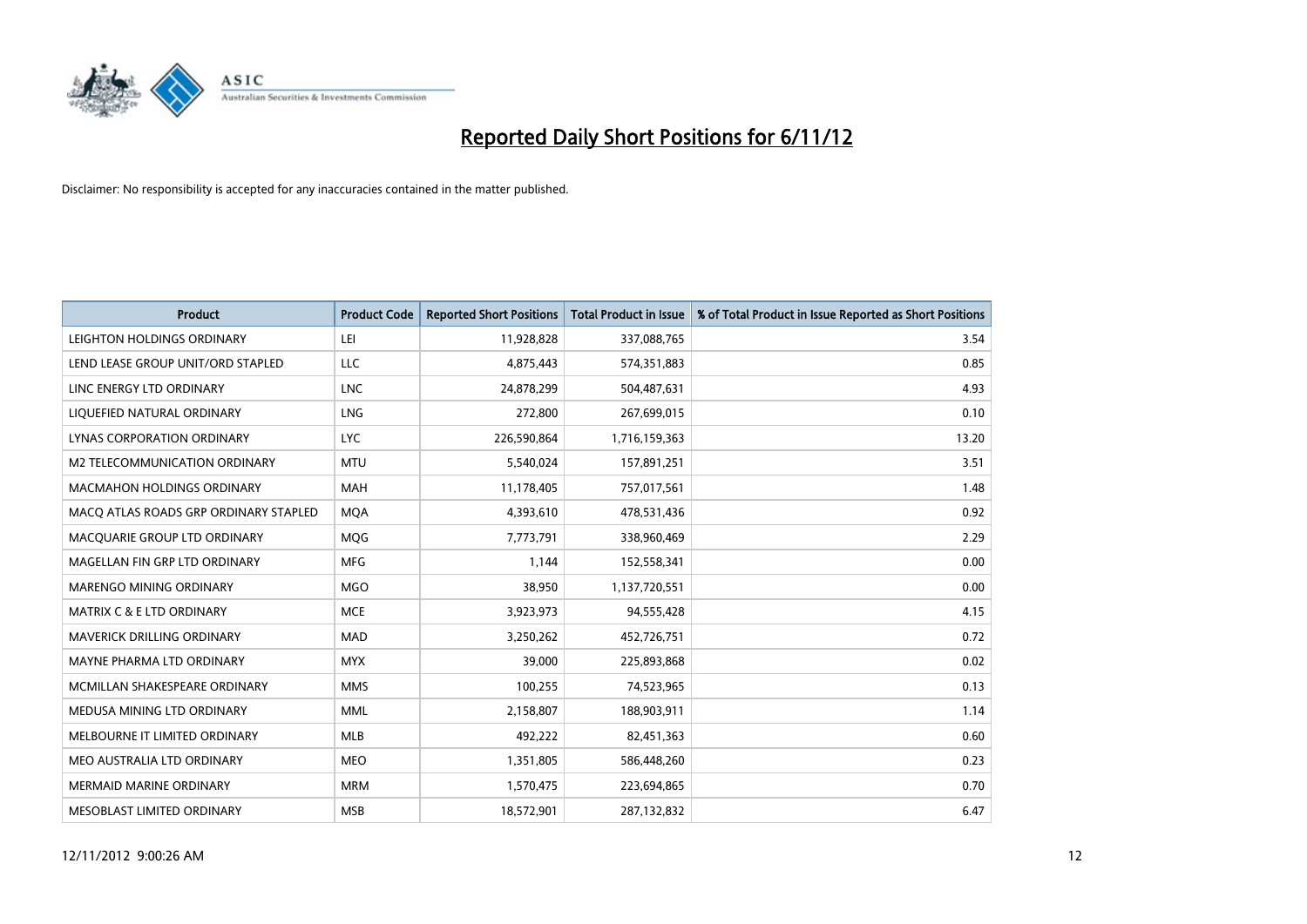

| <b>Product</b>                       | <b>Product Code</b> | <b>Reported Short Positions</b> | <b>Total Product in Issue</b> | % of Total Product in Issue Reported as Short Positions |
|--------------------------------------|---------------------|---------------------------------|-------------------------------|---------------------------------------------------------|
| METALS X LIMITED ORDINARY            | <b>MLX</b>          | 102,764                         | 1,651,766,110                 | 0.01                                                    |
| METCASH LIMITED ORDINARY             | <b>MTS</b>          | 59,306,766                      | 880,704,786                   | 6.73                                                    |
| MICLYN EXP OFFSHR ORDINARY           | <b>MIO</b>          | 15,845                          | 278,639,188                   | 0.01                                                    |
| MILTON CORPORATION ORDINARY          | <b>MLT</b>          | 12,800                          | 121,625,655                   | 0.01                                                    |
| MINCOR RESOURCES NL ORDINARY         | <b>MCR</b>          | 1,235,005                       | 188,208,274                   | 0.66                                                    |
| MINERAL DEPOSITS ORDINARY            | <b>MDL</b>          | 368.486                         | 83,538,786                    | 0.44                                                    |
| MINERAL RESOURCES, ORDINARY          | <b>MIN</b>          | 5,350,450                       | 185,006,018                   | 2.89                                                    |
| MIRABELA NICKEL LTD ORDINARY         | <b>MBN</b>          | 11,556,719                      | 876,582,736                   | 1.32                                                    |
| MIRVAC GROUP STAPLED SECURITIES      | <b>MGR</b>          | 14,979,088                      | 3,425,587,451                 | 0.44                                                    |
| <b>MOLOPO ENERGY LTD ORDINARY</b>    | <b>MPO</b>          | 482,596                         | 245,849,711                   | 0.20                                                    |
| <b>MONADELPHOUS GROUP ORDINARY</b>   | <b>MND</b>          | 5,856,452                       | 90,663,543                    | 6.46                                                    |
| MORTGAGE CHOICE LTD ORDINARY         | MOC                 | 2,460,219                       | 123,431,282                   | 1.99                                                    |
| <b>MOUNT GIBSON IRON ORDINARY</b>    | <b>MGX</b>          | 3,636,065                       | 1,090,584,232                 | 0.33                                                    |
| <b>MURCHISON METALS LTD ORDINARY</b> | <b>MMX</b>          | 1,414,195                       | 450,427,346                   | 0.31                                                    |
| <b>MYER HOLDINGS LTD ORDINARY</b>    | <b>MYR</b>          | 82,621,588                      | 583,384,551                   | 14.16                                                   |
| MYSTATE LIMITED ORDINARY             | <b>MYS</b>          | 19,725                          | 87,012,663                    | 0.02                                                    |
| NATIONAL AUST. BANK ORDINARY         | <b>NAB</b>          | 13,085,556                      | 2,297,237,138                 | 0.57                                                    |
| NAVITAS LIMITED ORDINARY             | <b>NVT</b>          | 11,052,966                      | 375,367,918                   | 2.94                                                    |
| NEON ENERGY LIMITED ORDINARY         | <b>NEN</b>          | 3,525,813                       | 548,082,936                   | 0.64                                                    |
| NEW HOPE CORPORATION ORDINARY        | <b>NHC</b>          | 2,832,003                       | 830,526,815                   | 0.34                                                    |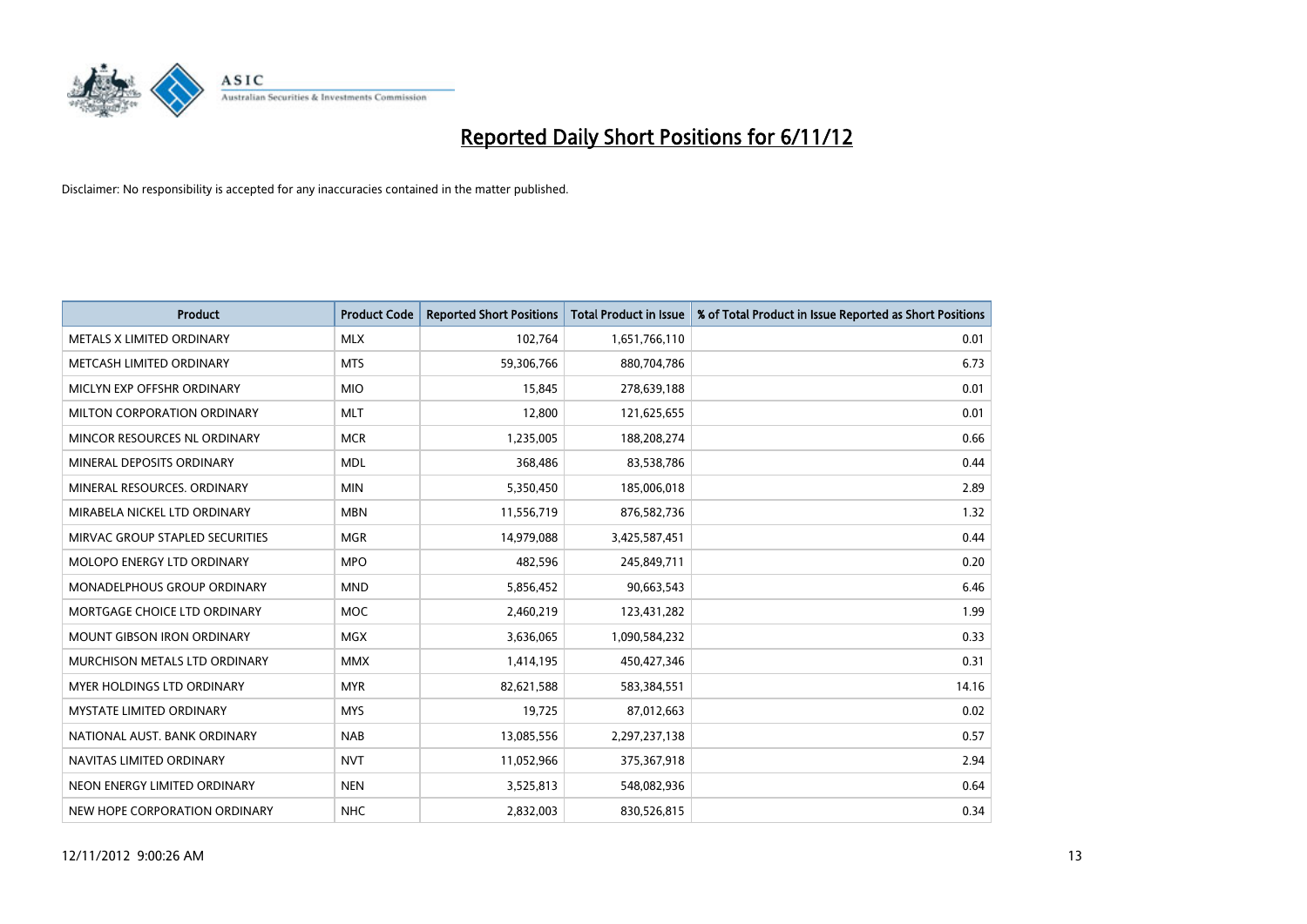

| <b>Product</b>                        | <b>Product Code</b> | <b>Reported Short Positions</b> | <b>Total Product in Issue</b> | % of Total Product in Issue Reported as Short Positions |
|---------------------------------------|---------------------|---------------------------------|-------------------------------|---------------------------------------------------------|
| NEW STANDARD ENERGY ORDINARY          | <b>NSE</b>          | 1.078                           | 305,331,847                   | 0.00                                                    |
| NEWCREST MINING ORDINARY              | <b>NCM</b>          | 2,200,961                       | 765,906,839                   | 0.29                                                    |
| NEWS CORP A NON-VOTING CDI            | <b>NWSLV</b>        | 2,639,894                       | 1,547,032,490                 | 0.17                                                    |
| NEWS CORP B VOTING CDI                | <b>NWS</b>          | 1,393,936                       | 798,520,953                   | 0.17                                                    |
| NEWSAT LIMITED ORDINARY               | <b>NWT</b>          | 62,201                          | 233,052,157                   | 0.03                                                    |
| NEXTDC LIMITED ORDINARY               | <b>NXT</b>          | 2,640,243                       | 150,627,388                   | 1.75                                                    |
| NEXUS ENERGY LIMITED ORDINARY         | <b>NXS</b>          | 3,375,740                       | 1,329,821,159                 | 0.25                                                    |
| NIDO PETROLEUM ORDINARY               | <b>NDO</b>          | 105,313                         | 1,390,829,818                 | 0.01                                                    |
| NOBLE MINERAL RES ORDINARY            | <b>NMG</b>          | 4,124,991                       | 655,522,952                   | 0.63                                                    |
| NORFOLK GROUP ORDINARY                | <b>NFK</b>          | 50                              | 158,890,730                   | 0.00                                                    |
| NORTHERN IRON LTD ORDINARY            | <b>NFE</b>          | 3,334,089                       | 475,971,207                   | 0.70                                                    |
| NORTHERN STAR ORDINARY                | <b>NST</b>          | 1,213,792                       | 423,968,168                   | 0.29                                                    |
| NRW HOLDINGS LIMITED ORDINARY         | <b>NWH</b>          | 5,972,406                       | 278,888,011                   | 2.14                                                    |
| NUFARM LIMITED ORDINARY               | <b>NUF</b>          | 6,228,114                       | 262,662,626                   | 2.37                                                    |
| OCEANAGOLD CORP. CHESS DEPOSITARY INT | <b>OGC</b>          | 1,011,484                       | 263,278,752                   | 0.38                                                    |
| OIL SEARCH LTD ORDINARY               | OSH                 | 2,935,909                       | 1,334,756,742                 | 0.22                                                    |
| OM HOLDINGS LIMITED ORDINARY          | OMH                 | 3,988,156                       | 673,423,337                   | 0.59                                                    |
| ORICA LIMITED ORDINARY                | ORI                 | 2,594,822                       | 365,642,802                   | 0.71                                                    |
| ORIGIN ENERGY ORDINARY                | <b>ORG</b>          | 9,187,630                       | 1,093,611,528                 | 0.84                                                    |
| OROCOBRE LIMITED ORDINARY             | <b>ORE</b>          | 433,749                         | 103,195,029                   | 0.42                                                    |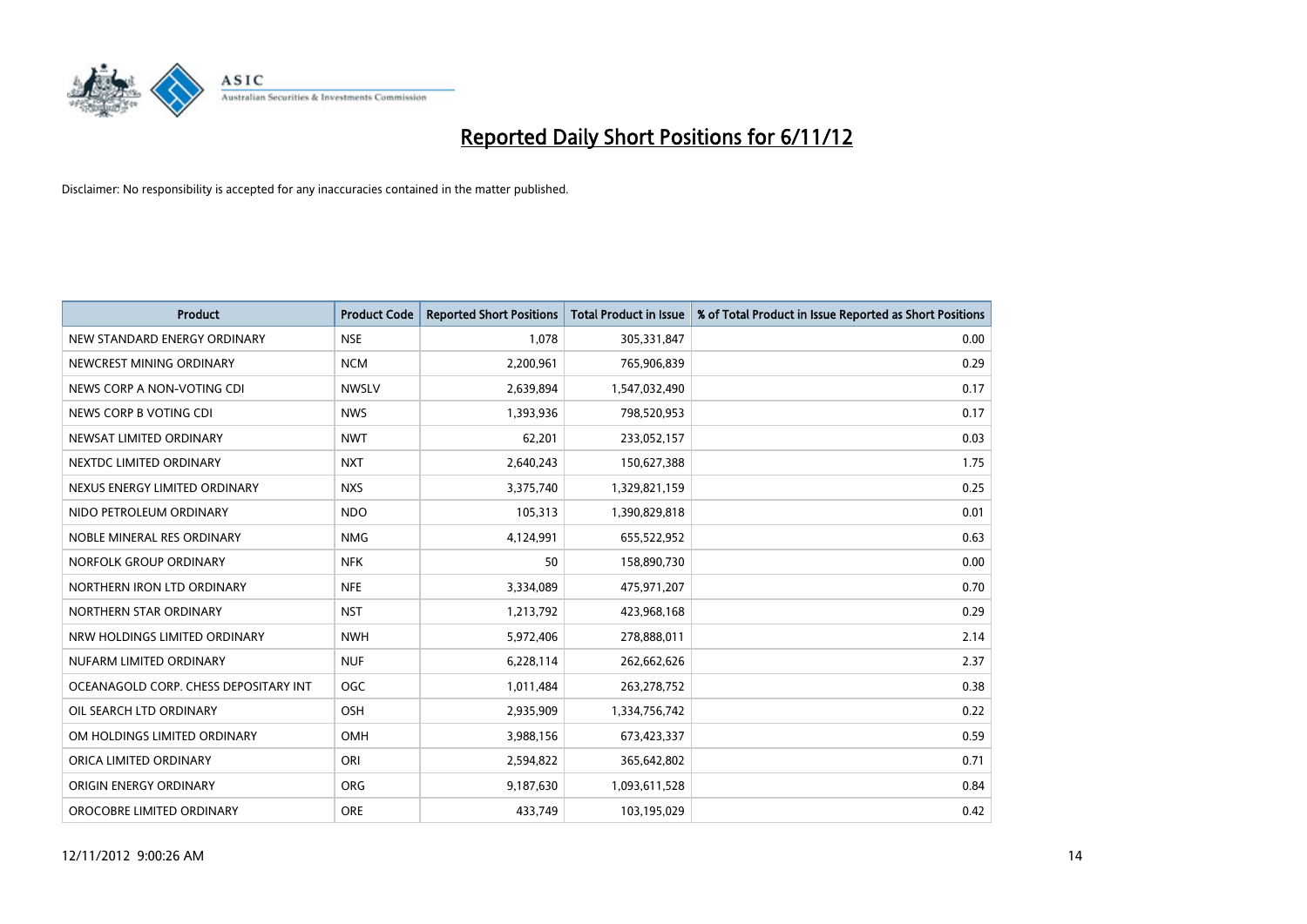

| <b>Product</b>               | <b>Product Code</b> | <b>Reported Short Positions</b> | <b>Total Product in Issue</b> | % of Total Product in Issue Reported as Short Positions |
|------------------------------|---------------------|---------------------------------|-------------------------------|---------------------------------------------------------|
| OROTONGROUP LIMITED ORDINARY | <b>ORL</b>          | 137,451                         | 40,880,902                    | 0.34                                                    |
| OZ MINERALS ORDINARY         | OZL                 | 5,816,503                       | 303,470,022                   | 1.92                                                    |
| PACIFIC BRANDS ORDINARY      | <b>PBG</b>          | 8,732,144                       | 912,915,695                   | 0.96                                                    |
| PALADIN ENERGY LTD ORDINARY  | <b>PDN</b>          | 73,698,164                      | 836,825,651                   | 8.81                                                    |
| PANAUST LIMITED ORDINARY     | <b>PNA</b>          | 2,871,070                       | 605,962,322                   | 0.47                                                    |
| PANCONTINENTAL OIL ORDINARY  | <b>PCL</b>          | 233,335                         | 1,148,744,096                 | 0.02                                                    |
| PANORAMIC RESOURCES ORDINARY | PAN                 | 2,762,817                       | 255,681,195                   | 1.08                                                    |
| PAPERLINX LIMITED ORDINARY   | <b>PPX</b>          | 67,945                          | 609,280,761                   | 0.01                                                    |
| PAPILLON RES LTD ORDINARY    | <b>PIR</b>          | 1,683,634                       | 255,962,388                   | 0.66                                                    |
| PEET LIMITED ORDINARY        | <b>PPC</b>          | 3,636,983                       | 321,013,141                   | 1.13                                                    |
| PERILYA LIMITED ORDINARY     | PEM                 | 3,026                           | 769,316,426                   | 0.00                                                    |
| PERPETUAL LIMITED ORDINARY   | <b>PPT</b>          | 2,071,804                       | 41,980,678                    | 4.94                                                    |
| PERSEUS MINING LTD ORDINARY  | PRU                 | 8,027,478                       | 457,962,088                   | 1.75                                                    |
| PHARMAXIS LTD ORDINARY       | <b>PXS</b>          | 6,004,861                       | 308,151,389                   | 1.95                                                    |
| PLATINUM ASSET ORDINARY      | <b>PTM</b>          | 12,315,372                      | 561,347,878                   | 2.19                                                    |
| PLATINUM AUSTRALIA ORDINARY  | <b>PLA</b>          | 836,127                         | 504,968,043                   | 0.17                                                    |
| PMI GOLD CORP CDI 1:1        | <b>PVM</b>          | 100,164                         | 75,645,355                    | 0.13                                                    |
| PMP LIMITED ORDINARY         | <b>PMP</b>          | 106,142                         | 323,781,124                   | 0.03                                                    |
| PRANA BIOTECHNOLOGY ORDINARY | PBT                 | 190,880                         | 340,689,928                   | 0.06                                                    |
| PREMIER INVESTMENTS ORDINARY | PMV                 | 1,177,237                       | 155,260,478                   | 0.76                                                    |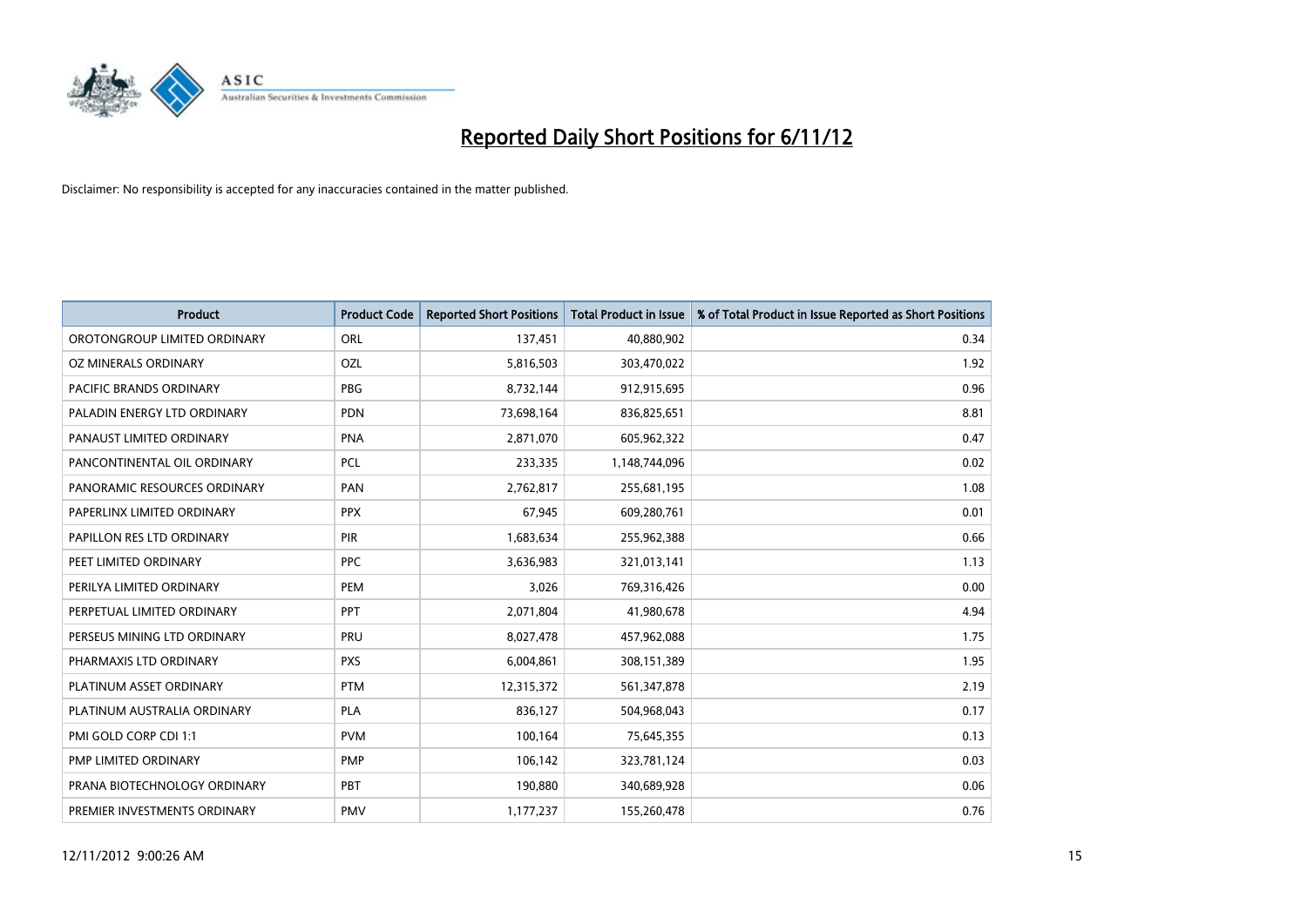

| <b>Product</b>                      | <b>Product Code</b> | <b>Reported Short Positions</b> | <b>Total Product in Issue</b> | % of Total Product in Issue Reported as Short Positions |
|-------------------------------------|---------------------|---------------------------------|-------------------------------|---------------------------------------------------------|
| PRIMA BIOMED LTD ORDINARY           | PRR                 | 6,288,810                       | 1,066,063,388                 | 0.59                                                    |
| PRIMARY HEALTH CARE ORDINARY        | <b>PRY</b>          | 26,883,679                      | 502,983,554                   | 5.34                                                    |
| PRIMEAG AUSTRALIA ORDINARY          | PAG                 | 54,681                          | 266,394,444                   | 0.02                                                    |
| PROGRAMMED ORDINARY                 | <b>PRG</b>          | 491,550                         | 118,177,001                   | 0.42                                                    |
| OANTAS AIRWAYS ORDINARY             | QAN                 | 17,104,770                      | 2,265,123,620                 | 0.76                                                    |
| OBE INSURANCE GROUP ORDINARY        | <b>OBE</b>          | 57,943,239                      | 1,196,747,582                 | 4.84                                                    |
| OR NATIONAL LIMITED ORDINARY        | <b>ORN</b>          | 14,206,073                      | 2,425,468,941                 | 0.59                                                    |
| ORXPHARMA LTD ORDINARY              | <b>ORX</b>          | 96,662                          | 144,577,206                   | 0.07                                                    |
| <b>QUBE LOGISTICS HLDG ORDINARY</b> | <b>QUB</b>          | 12,668,412                      | 924,489,845                   | 1.37                                                    |
| RAMELIUS RESOURCES ORDINARY         | <b>RMS</b>          | 4,117,010                       | 336,256,949                   | 1.22                                                    |
| RAMSAY HEALTH CARE ORDINARY         | <b>RHC</b>          | 2,335,691                       | 202,081,252                   | 1.16                                                    |
| <b>RCR TOMLINSON ORDINARY</b>       | <b>RCR</b>          | 340,730                         | 132,406,265                   | 0.26                                                    |
| <b>REA GROUP ORDINARY</b>           | <b>REA</b>          | 190,661                         | 131,714,699                   | 0.14                                                    |
| <b>RECKON LIMITED ORDINARY</b>      | <b>RKN</b>          | 621,000                         | 129,488,015                   | 0.48                                                    |
| <b>RED 5 LIMITED ORDINARY</b>       | <b>RED</b>          | 125,984                         | 135,488,008                   | 0.09                                                    |
| RED FORK ENERGY ORDINARY            | <b>RFE</b>          | 2,417,105                       | 384,951,719                   | 0.63                                                    |
| REDBANK ENERGY LTD ORDINARY         | <b>AEI</b>          | 13                              | 786,287                       | 0.00                                                    |
| REDFLEX HOLDINGS ORDINARY           | <b>RDF</b>          | 82,059                          | 110,762,310                   | 0.07                                                    |
| REECE AUSTRALIA LTD. ORDINARY       | <b>REH</b>          | 499                             | 99,600,000                    | 0.00                                                    |
| <b>REGIS RESOURCES ORDINARY</b>     | <b>RRL</b>          | 1,102,088                       | 455,351,383                   | 0.24                                                    |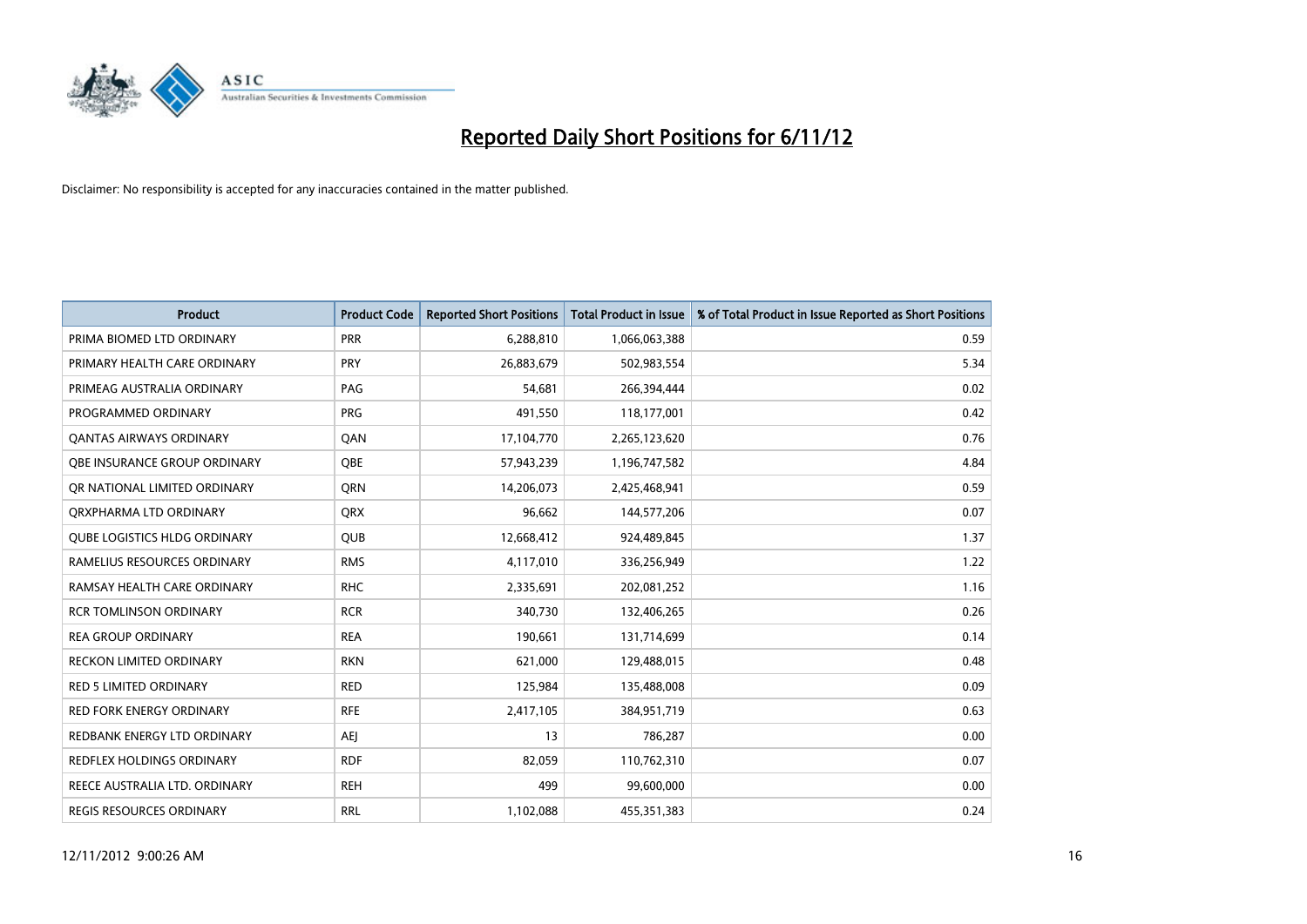

| <b>Product</b>                   | <b>Product Code</b> | <b>Reported Short Positions</b> | <b>Total Product in Issue</b> | % of Total Product in Issue Reported as Short Positions |
|----------------------------------|---------------------|---------------------------------|-------------------------------|---------------------------------------------------------|
| RESMED INC CDI 10:1              | <b>RMD</b>          | 3,294,008                       | 1,556,242,300                 | 0.21                                                    |
| RESOLUTE MINING ORDINARY         | <b>RSG</b>          | 3,022,969                       | 632,071,957                   | 0.48                                                    |
| RESOURCE EQUIP LTD ORDINARY      | <b>RQL</b>          | 50,000                          | 248,987,923                   | 0.02                                                    |
| RESOURCE GENERATION ORDINARY     | <b>RES</b>          | 173                             | 262,895,652                   | 0.00                                                    |
| RETAIL FOOD GROUP ORDINARY       | <b>RFG</b>          | 185,217                         | 125,240,114                   | 0.15                                                    |
| REVERSE CORP LIMITED ORDINARY    | <b>REF</b>          | 100                             | 92,382,175                    | 0.00                                                    |
| REX MINERALS LIMITED ORDINARY    | <b>RXM</b>          | 1,535,956                       | 188,907,284                   | 0.81                                                    |
| RHG LIMITED ORDINARY             | <b>RHG</b>          | 35,085                          | 308,483,177                   | 0.01                                                    |
| <b>RIALTO ENERGY ORDINARY</b>    | <b>RIA</b>          | 41                              | 672,259,992                   | 0.00                                                    |
| RIO TINTO LIMITED ORDINARY       | <b>RIO</b>          | 14,270,066                      | 435,758,720                   | 3.27                                                    |
| ROC OIL COMPANY ORDINARY         | <b>ROC</b>          | 1,294,509                       | 683,235,552                   | 0.19                                                    |
| <b>RURALCO HOLDINGS ORDINARY</b> | <b>RHL</b>          | 12,000                          | 55,019,284                    | 0.02                                                    |
| SAI GLOBAL LIMITED ORDINARY      | SAI                 | 6,696,729                       | 206,614,422                   | 3.24                                                    |
| SALMAT LIMITED ORDINARY          | <b>SLM</b>          | 1,810,085                       | 159,812,799                   | 1.13                                                    |
| SAMSON OIL & GAS LTD ORDINARY    | SSN                 | 5,413,078                       | 1,814,527,926                 | 0.30                                                    |
| SANDFIRE RESOURCES ORDINARY      | <b>SFR</b>          | 2,385,128                       | 152,724,301                   | 1.56                                                    |
| <b>SANTOS LTD ORDINARY</b>       | <b>STO</b>          | 2,786,170                       | 958,844,894                   | 0.29                                                    |
| SARACEN MINERAL ORDINARY         | <b>SAR</b>          | 3,907,228                       | 595,032,306                   | 0.66                                                    |
| SEDGMAN LIMITED ORDINARY         | <b>SDM</b>          | 573,572                         | 217,623,797                   | 0.26                                                    |
| SEEK LIMITED ORDINARY            | <b>SEK</b>          | 10,749,128                      | 337,101,307                   | 3.19                                                    |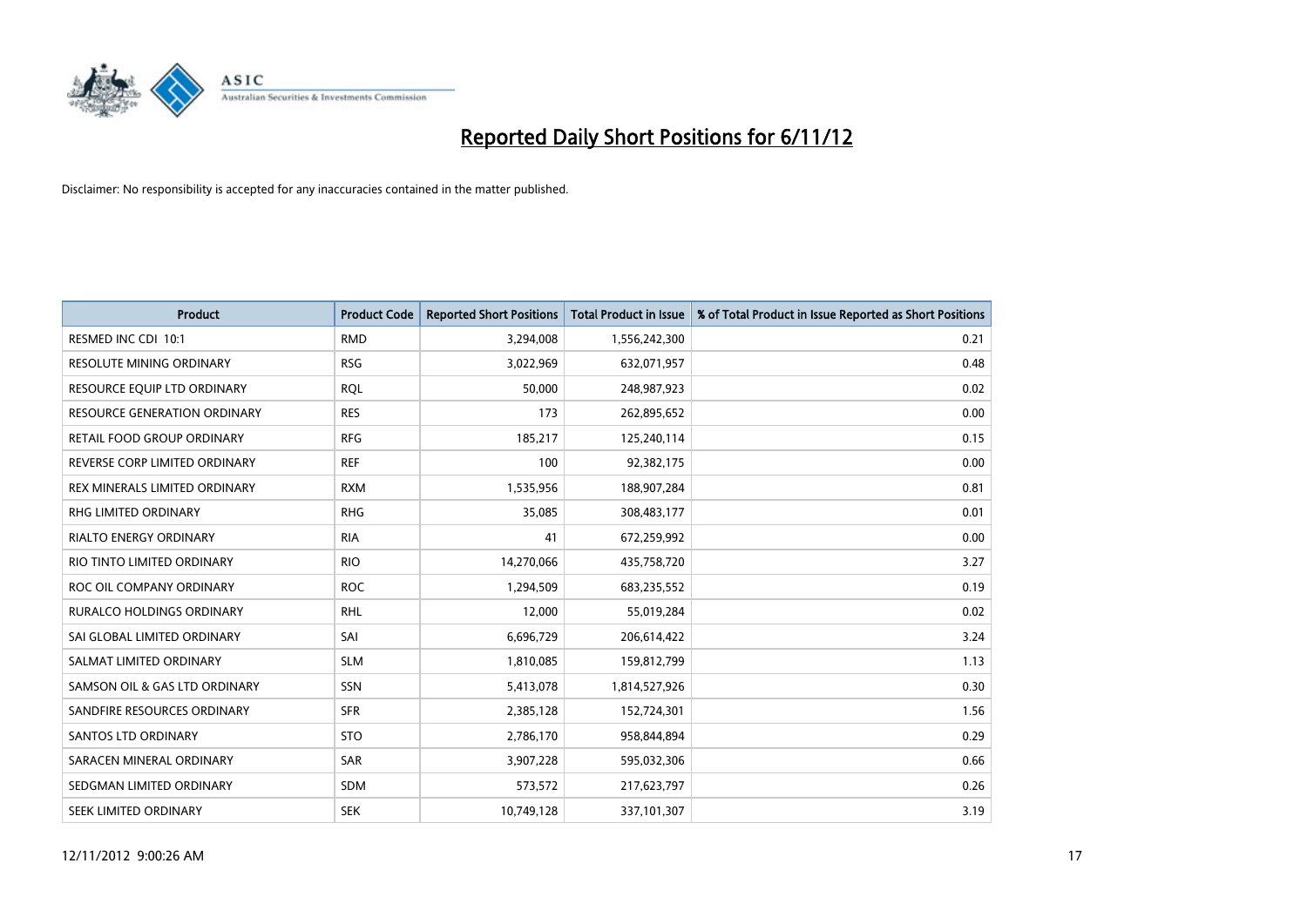

| <b>Product</b>                           | <b>Product Code</b> | <b>Reported Short Positions</b> | <b>Total Product in Issue</b> | % of Total Product in Issue Reported as Short Positions |
|------------------------------------------|---------------------|---------------------------------|-------------------------------|---------------------------------------------------------|
| SENEX ENERGY LIMITED ORDINARY            | <b>SXY</b>          | 3,148,053                       | 1,139,734,837                 | 0.28                                                    |
| SERVICE STREAM ORDINARY                  | <b>SSM</b>          | 400                             | 283,418,867                   | 0.00                                                    |
| SEVEN GROUP HOLDINGS ORDINARY            | <b>SVW</b>          | 2,044,746                       | 307,410,281                   | 0.67                                                    |
| SEVEN WEST MEDIA LTD ORDINARY            | <b>SWM</b>          | 25,057,817                      | 999,160,872                   | 2.51                                                    |
| SHEFFIELD RES LTD ORDINARY               | <b>SFX</b>          | 10.000                          | 83,141,669                    | 0.01                                                    |
| SIGMA PHARMACEUTICAL ORDINARY            | <b>SIP</b>          | 6,360,037                       | 1,180,143,739                 | 0.54                                                    |
| SILEX SYSTEMS ORDINARY                   | <b>SLX</b>          | 907.388                         | 170,228,676                   | 0.53                                                    |
| SILVER LAKE RESOURCE ORDINARY            | <b>SLR</b>          | 16,309,702                      | 225,493,476                   | 7.23                                                    |
| SIMS METAL MGMT LTD ORDINARY             | SGM                 | 7,693,199                       | 204, 261, 437                 | 3.77                                                    |
| SINGAPORE TELECOMM. CHESS DEPOSITARY INT | <b>SGT</b>          | 9,994,241                       | 140,842,714                   | 7.10                                                    |
| SIRIUS RESOURCES NL ORDINARY             | <b>SIR</b>          | 27,884                          | 190,170,086                   | 0.01                                                    |
| SIRTEX MEDICAL ORDINARY                  | <b>SRX</b>          | 111,390                         | 55,768,136                    | 0.20                                                    |
| SKILLED GROUP LTD ORDINARY               | <b>SKE</b>          | 2,495,341                       | 233,487,276                   | 1.07                                                    |
| <b>SKY NETWORK ORDINARY</b>              | <b>SKT</b>          | 177,896                         | 389,139,785                   | 0.05                                                    |
| SMS MANAGEMENT, ORDINARY                 | <b>SMX</b>          | 873,714                         | 68,900,456                    | 1.27                                                    |
| SONIC HEALTHCARE ORDINARY                | <b>SHL</b>          | 3,968,650                       | 395,565,681                   | 1.00                                                    |
| SOUL PATTINSON (W.H) ORDINARY            | SOL                 | 23,922                          | 239,395,320                   | 0.01                                                    |
| SOUTH BOULDER MINES ORDINARY             | <b>STB</b>          | 159,395                         | 126,732,826                   | 0.13                                                    |
| SP AUSNET STAPLED SECURITIES             | <b>SPN</b>          | 5,616,626                       | 3,339,620,165                 | 0.17                                                    |
| SPARK INFRASTRUCTURE STAPLED NOTE & UNIT | SKI                 | 39,166,369                      | 1,326,734,264                 | 2.95                                                    |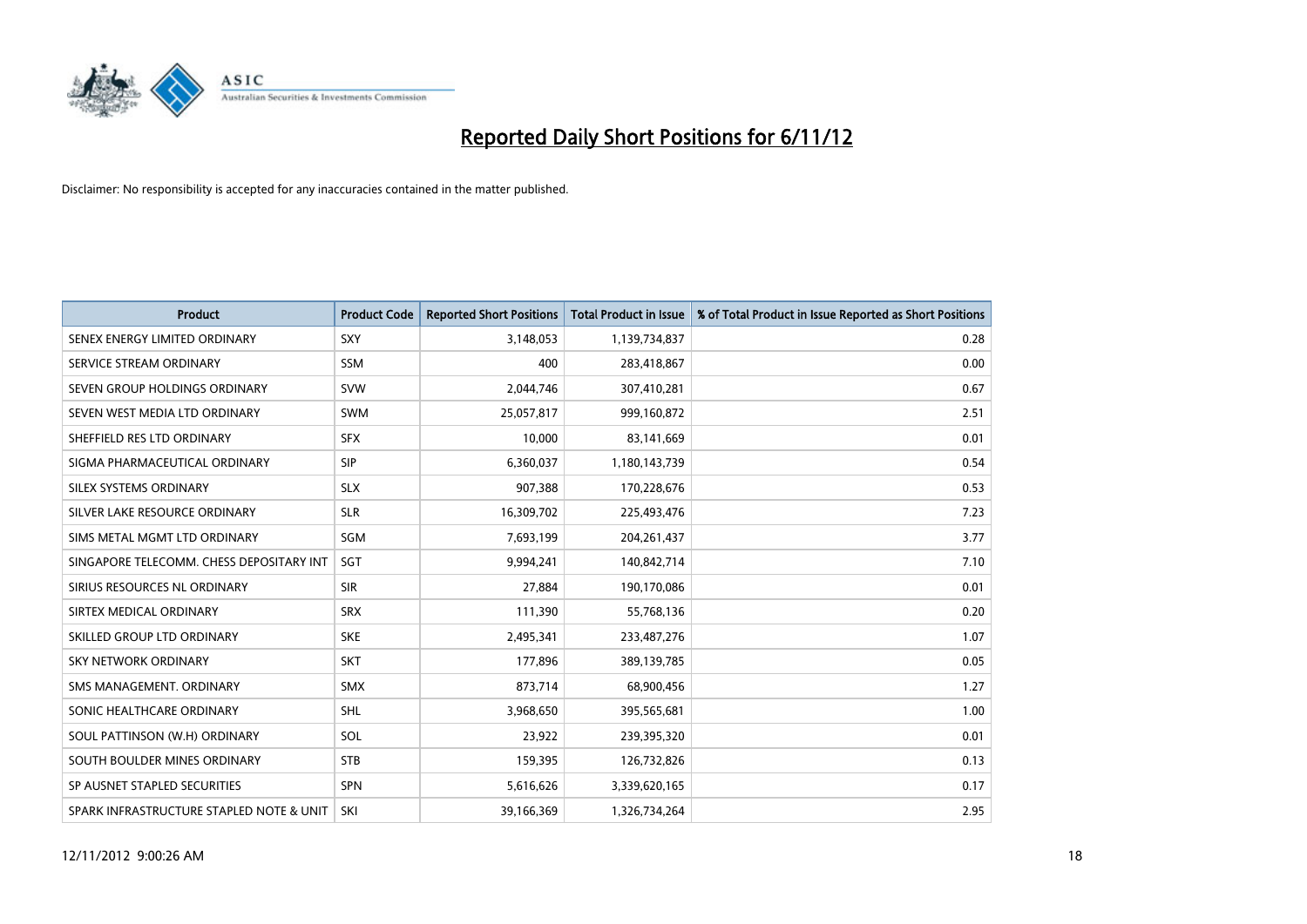

| <b>Product</b>                       | <b>Product Code</b> | <b>Reported Short Positions</b> | <b>Total Product in Issue</b> | % of Total Product in Issue Reported as Short Positions |
|--------------------------------------|---------------------|---------------------------------|-------------------------------|---------------------------------------------------------|
| SPDR 200 FUND ETF UNITS              | <b>STW</b>          | 15,688                          | 49,059,567                    | 0.03                                                    |
| SPECIALTY FASHION ORDINARY           | <b>SFH</b>          | 2,830,649                       | 192,236,121                   | 1.47                                                    |
| ST BARBARA LIMITED ORDINARY          | <b>SBM</b>          | 4,524,939                       | 488,074,077                   | 0.93                                                    |
| STANMORE COAL LTD ORDINARY           | <b>SMR</b>          | 32,870                          | 200,492,804                   | 0.02                                                    |
| STARPHARMA HOLDINGS ORDINARY         | <b>SPL</b>          | 4,719,694                       | 283,640,060                   | 1.66                                                    |
| STHN CROSS MEDIA ORDINARY            | <b>SXL</b>          | 20,593,395                      | 704,858,524                   | 2.92                                                    |
| STOCKLAND UNITS/ORD STAPLED          | <b>SGP</b>          | 20,014,709                      | 2,202,657,963                 | 0.91                                                    |
| STRAITS RES LTD. ORDINARY            | SRQ                 | 536,075                         | 1,164,150,159                 | 0.05                                                    |
| STW COMMUNICATIONS ORDINARY          | SGN                 | 1,877,109                       | 396,818,970                   | 0.47                                                    |
| SUNCORP GROUP LTD ORDINARY           | <b>SUN</b>          | 7,125,120                       | 1,286,600,980                 | 0.55                                                    |
| SUNDANCE ENERGY ORDINARY             | <b>SEA</b>          | 274,427                         | 277,098,474                   | 0.10                                                    |
| SUNDANCE RESOURCES ORDINARY          | <b>SDL</b>          | 6,415,531                       | 3,049,577,034                 | 0.21                                                    |
| SUNLAND GROUP LTD ORDINARY           | <b>SDG</b>          | 12,391                          | 191,238,877                   | 0.01                                                    |
| SUPER RET REP LTD ORDINARY           | <b>SUL</b>          | 762,557                         | 196,382,811                   | 0.39                                                    |
| SYD AIRPORT STAPLED US PROHIBIT.     | <b>SYD</b>          | 10,596,391                      | 1,861,210,782                 | 0.57                                                    |
| SYRAH RESOURCES ORDINARY             | <b>SYR</b>          | 14,913                          | 133,869,590                   | 0.01                                                    |
| <b>TABCORP HOLDINGS LTD ORDINARY</b> | <b>TAH</b>          | 13,697,801                      | 734,015,737                   | 1.87                                                    |
| TANAMI GOLD NL ORDINARY              | <b>TAM</b>          | 646,560                         | 261,132,677                   | 0.25                                                    |
| TAP OIL LIMITED ORDINARY             | <b>TAP</b>          | 959,445                         | 241,295,311                   | 0.40                                                    |
| <b>TASMAN RESOURCES LTD ORDINARY</b> | <b>TAS</b>          | 150.000                         | 226,561,469                   | 0.07                                                    |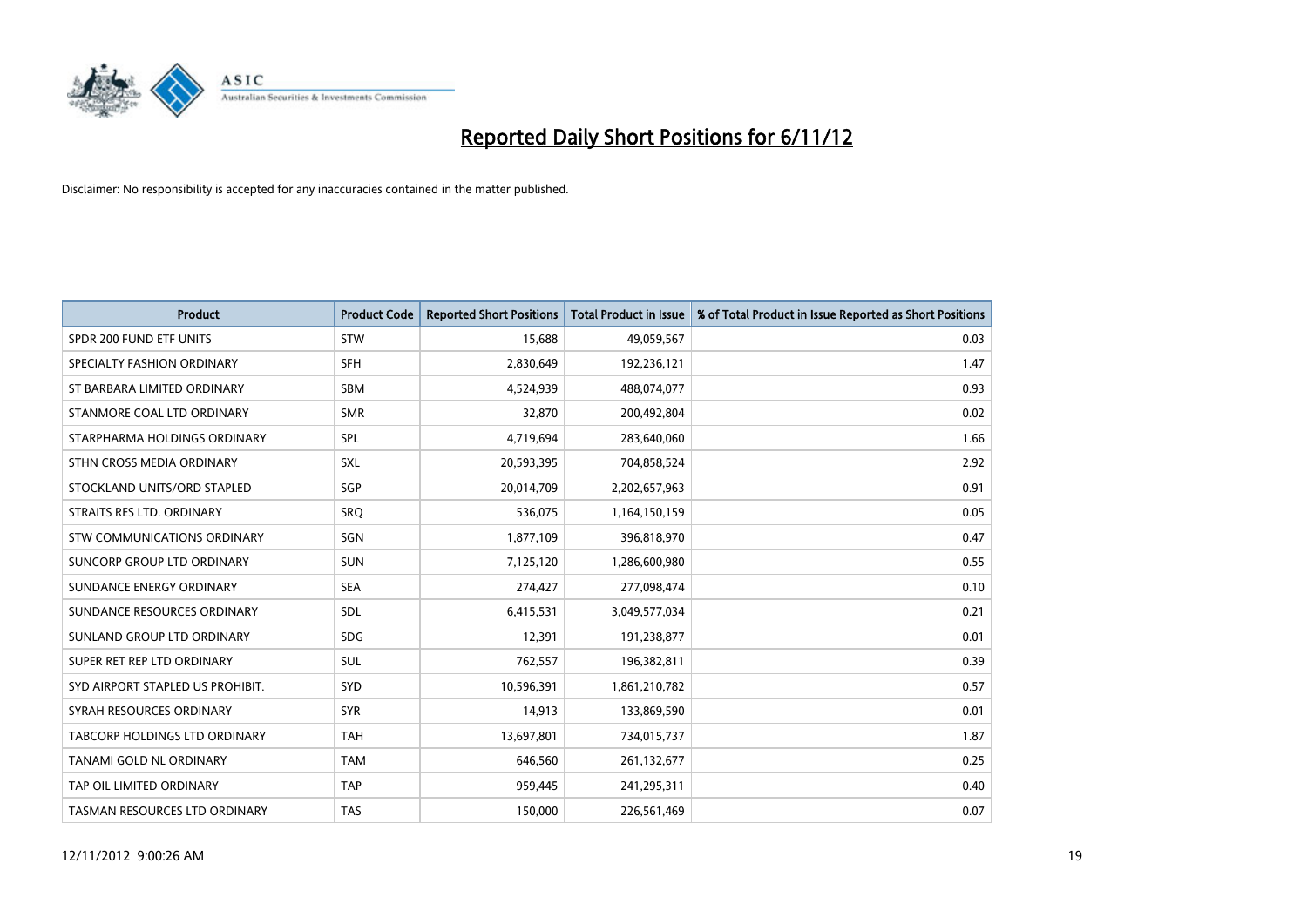

| <b>Product</b>                       | <b>Product Code</b> | <b>Reported Short Positions</b> | <b>Total Product in Issue</b> | % of Total Product in Issue Reported as Short Positions |
|--------------------------------------|---------------------|---------------------------------|-------------------------------|---------------------------------------------------------|
| TASSAL GROUP LIMITED ORDINARY        | <b>TGR</b>          | 104,477                         | 146,304,404                   | 0.07                                                    |
| TATTS GROUP LTD ORDINARY             | <b>TTS</b>          | 3,573,686                       | 1,385,200,190                 | 0.26                                                    |
| <b>TELECOM CORPORATION ORDINARY</b>  | <b>TEL</b>          | 13,541,411                      | 1,857,548,099                 | 0.73                                                    |
| TELSTRA CORPORATION. ORDINARY        | <b>TLS</b>          | 14,335,798                      | 12,443,074,357                | 0.12                                                    |
| TEN NETWORK HOLDINGS ORDINARY        | <b>TEN</b>          | 112,091,926                     | 1,437,204,873                 | 7.80                                                    |
| TERANGA GOLD CORP CDI 1:1            | <b>TGZ</b>          | 58,204                          | 162,599,120                   | 0.04                                                    |
| TFS CORPORATION LTD ORDINARY         | <b>TFC</b>          |                                 | 279,621,829                   | 0.00                                                    |
| THE REJECT SHOP ORDINARY             | <b>TRS</b>          | 2,637,365                       | 26,092,220                    | 10.11                                                   |
| THOR MINING PLC CHESS DEPOSITARY 1:1 | <b>THR</b>          | 4,520,100                       | 440,473,815                   | 1.03                                                    |
| THORN GROUP LIMITED ORDINARY         | <b>TGA</b>          | 105,502                         | 146,374,703                   | 0.07                                                    |
| TIGER RESOURCES ORDINARY             | <b>TGS</b>          | 2,078,710                       | 673,470,269                   | 0.31                                                    |
| TOLL HOLDINGS LTD ORDINARY           | <b>TOL</b>          | 26,499,584                      | 717,133,875                   | 3.70                                                    |
| TOX FREE SOLUTIONS ORDINARY          | <b>TOX</b>          | 87,660                          | 115,311,608                   | 0.08                                                    |
| TPG TELECOM LIMITED ORDINARY         | <b>TPM</b>          | 1,598,242                       | 793,808,141                   | 0.20                                                    |
| <b>TRADE ME GROUP ORDINARY</b>       | <b>TME</b>          | 190,773                         | 396,017,568                   | 0.05                                                    |
| TRANSFIELD SERVICES ORDINARY         | <b>TSE</b>          | 8,682,518                       | 512,457,716                   | 1.69                                                    |
| TRANSPACIFIC INDUST. ORDINARY        | <b>TPI</b>          | 3,683,496                       | 1,578,528,702                 | 0.23                                                    |
| TRANSURBAN GROUP TRIPLE STAPLED SEC. | <b>TCL</b>          | 8,912,456                       | 1,461,665,097                 | 0.61                                                    |
| TREASURY WINE ESTATE ORDINARY        | <b>TWE</b>          | 15,183,047                      | 647,227,144                   | 2.35                                                    |
| TROY RESOURCES LTD ORDINARY          | <b>TRY</b>          | 74,693                          | 91,318,649                    | 0.08                                                    |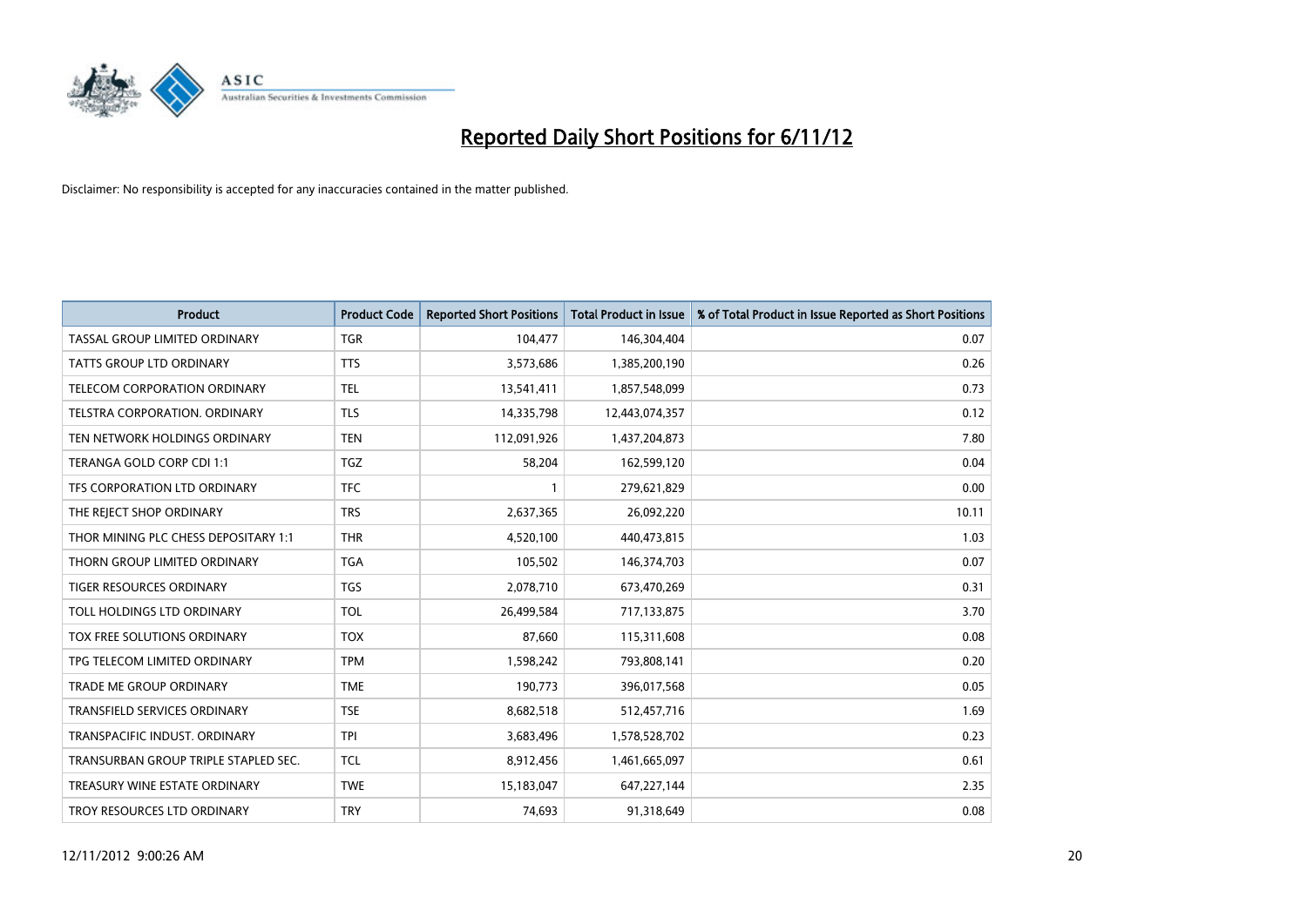

| <b>Product</b>                         | <b>Product Code</b> | <b>Reported Short Positions</b> | <b>Total Product in Issue</b> | % of Total Product in Issue Reported as Short Positions |
|----------------------------------------|---------------------|---------------------------------|-------------------------------|---------------------------------------------------------|
| UGL LIMITED ORDINARY                   | <b>UGL</b>          | 5,465,443                       | 166,315,038                   | 3.29                                                    |
| UNILIFE CORPORATION CDI 6:1            | <b>UNS</b>          | 186,282                         | 252,403,194                   | 0.07                                                    |
| UXC LIMITED ORDINARY                   | <b>UXC</b>          | 1,041,186                       | 308,056,885                   | 0.34                                                    |
| <b>VENTURE MINERALS ORDINARY</b>       | <b>VMS</b>          | 231,274                         | 287,320,170                   | 0.08                                                    |
| <b>VIRGIN AUS HLDG LTD ORDINARY</b>    | <b>VAH</b>          | 25,919,308                      | 2,210,197,600                 | 1.17                                                    |
| VITERRA INC CDI 1:1                    | <b>VTA</b>          | 10                              | 68,629,939                    | 0.00                                                    |
| <b>VOCUS COMMS LTD ORDINARY</b>        | <b>VOC</b>          | 65,424                          | 74,776,058                    | 0.09                                                    |
| WATPAC LIMITED ORDINARY                | <b>WTP</b>          | 8,701                           | 184,332,526                   | 0.00                                                    |
| <b>WDS LIMITED ORDINARY</b>            | <b>WDS</b>          | 7                               | 144,740,614                   | 0.00                                                    |
| WEBIET LIMITED ORDINARY                | <b>WEB</b>          | 271,930                         | 71,065,929                    | 0.38                                                    |
| WESFARMERS LIMITED ORDINARY            | <b>WES</b>          | 26,118,980                      | 1,006,587,637                 | 2.59                                                    |
| WESFARMERS LIMITED PARTIALLY PROTECTED | <b>WESN</b>         | 1,219,889                       | 150,551,173                   | 0.81                                                    |
| WESTERN AREAS NL ORDINARY              | <b>WSA</b>          | 12,894,949                      | 179,735,899                   | 7.17                                                    |
| WESTERN DESERT RES. ORDINARY           | <b>WDR</b>          | 825,861                         | 321,371,029                   | 0.26                                                    |
| WESTFIELD GROUP ORD/UNIT STAPLED SEC   | <b>WDC</b>          | 5,541,578                       | 2,249,809,558                 | 0.25                                                    |
| WESTFIELD RETAIL TST UNIT STAPLED      | <b>WRT</b>          | 20,078,912                      | 3,054,166,195                 | 0.66                                                    |
| WESTPAC BANKING CORP ORDINARY          | <b>WBC</b>          | 34,514,680                      | 3,081,003,006                 | 1.12                                                    |
| WHITE ENERGY COMPANY ORDINARY          | <b>WEC</b>          | 951,317                         | 322,974,494                   | 0.29                                                    |
| WHITEHAVEN COAL ORDINARY               | <b>WHC</b>          | 47,423,046                      | 1,013,190,387                 | 4.68                                                    |
| WHK GROUP LIMITED ORDINARY             | <b>WHG</b>          | 3,500,000                       | 265,200,652                   | 1.32                                                    |